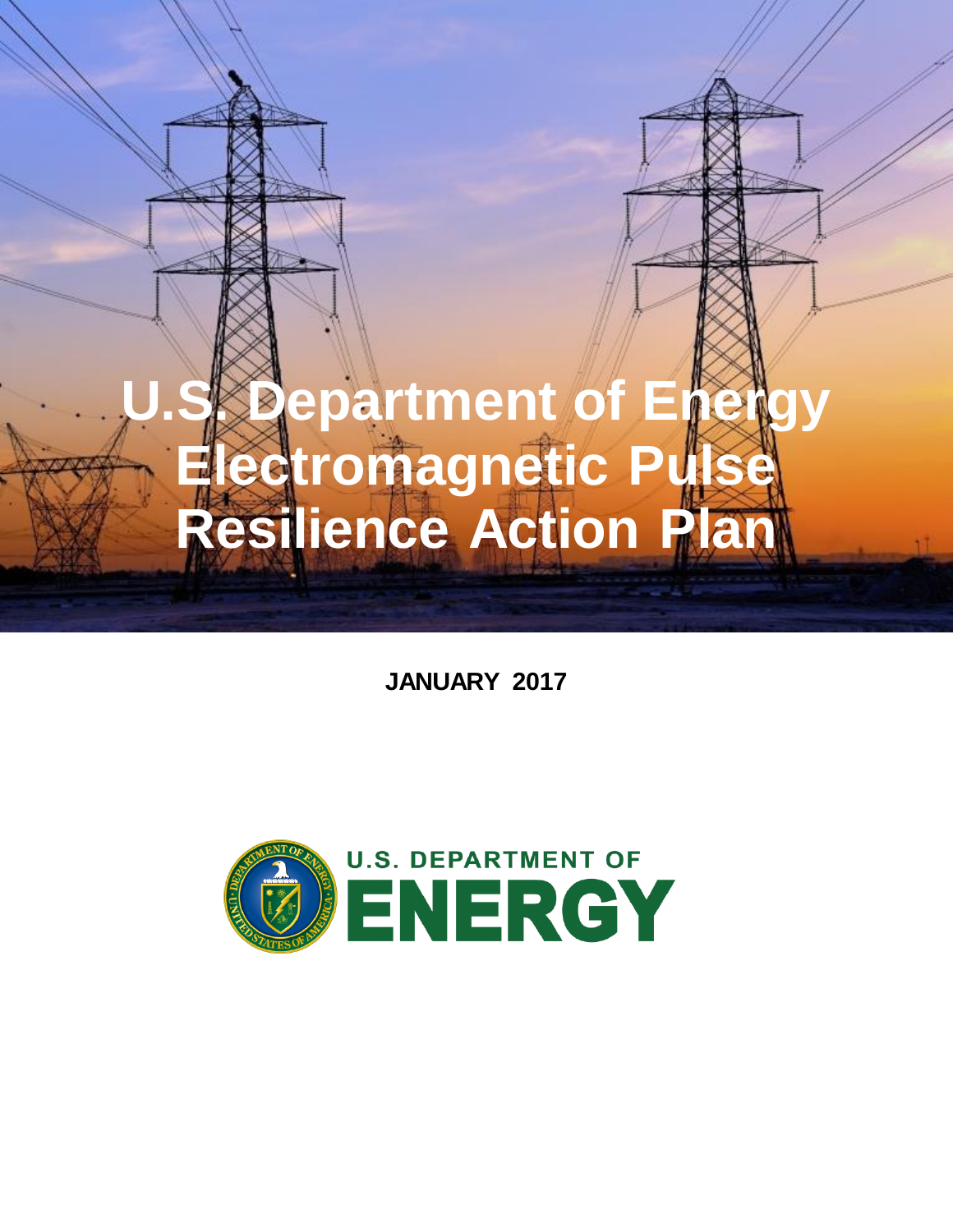# **For Further Information**

This document was prepared by the Infrastructure Security and Energy Restoration Division (ISER) of the U.S. Department of Energy's Office of Electricity Delivery and Energy Reliability (OE) under the direction of Patricia Hoffman, Assistant Secretary, and Devon Streit, Deputy Assistant Secretary.

Specific questions about this document may be directed to John Ostrich [\(john.ostrich@hq.doe.gov\)](mailto:john.ostrich@hq.doe.gov)) or Puesh Kumar [\(puesh.kumar@hq.doe.gov\)](mailto:puesh.kumar@hq.doe.gov)) who lead the Risk and Hazards Analysis Program in ISER.

Contributors include the Idaho National Laboratory and other Department of Energy (DOE) National Laboratories, as well as government and industry partners.

Special thanks to Dr. George Baker, Ms. Lisa Bendixen, and Dr. William Tedeschi.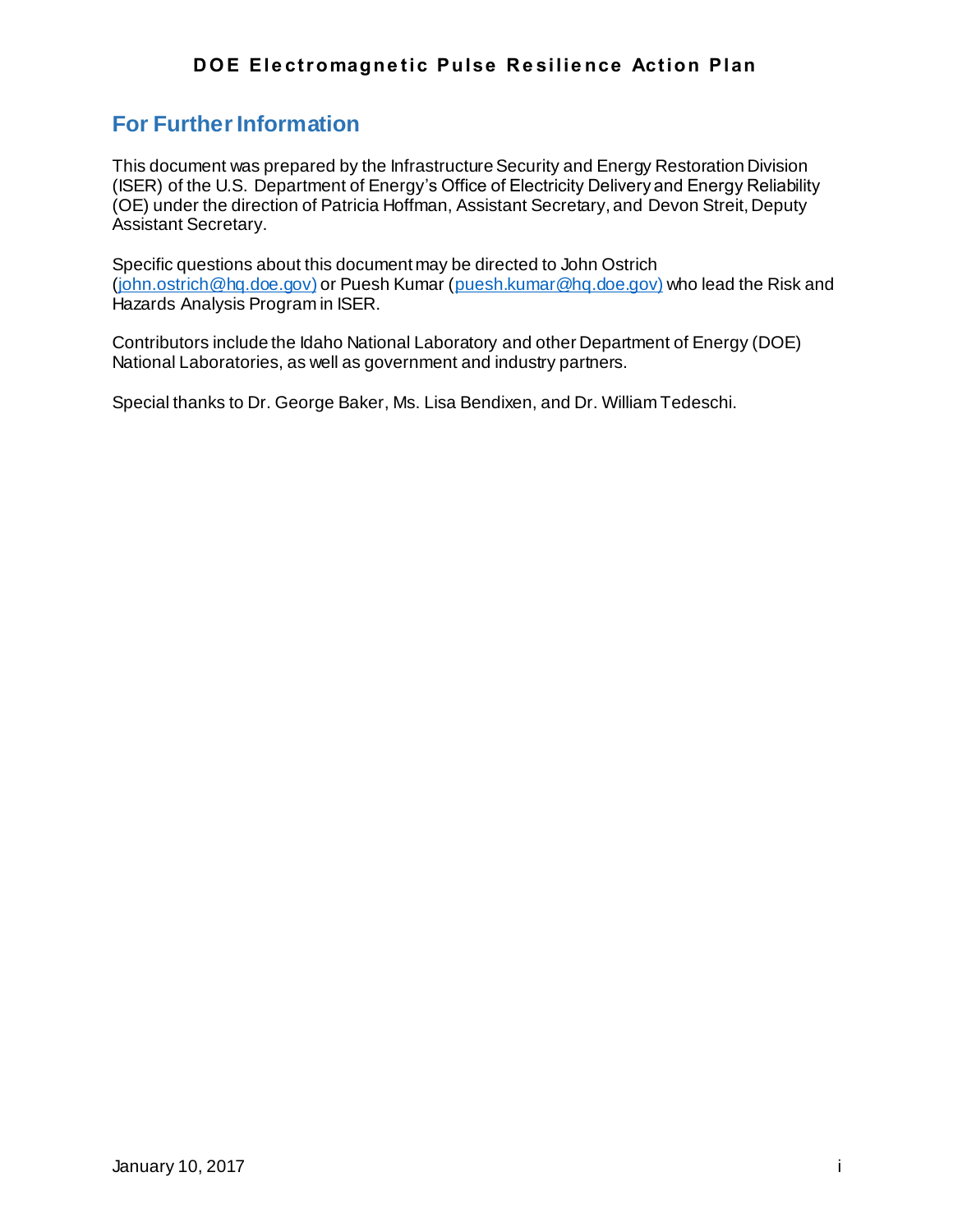# **Table of Contents**

|                  | 1. Improve and Share Understanding of EMP: Threat, Effects, and Impacts 6                               |  |
|------------------|---------------------------------------------------------------------------------------------------------|--|
|                  |                                                                                                         |  |
|                  |                                                                                                         |  |
|                  |                                                                                                         |  |
|                  |                                                                                                         |  |
|                  | 1.4 Develop unclassified composite E1/E2/E3 waveforms for use by industry in modeling/ testing          |  |
|                  | 1.5 Provide an understanding of the susceptibility of specific critical electric grid components to     |  |
|                  |                                                                                                         |  |
| 1.7 <sub>1</sub> | Develop realistic risk-based EMP planning scenarios for use by industry for planning purposes           |  |
|                  | 1.8 Report on potential issues of concern for critical infrastructure from the loss of off-site utility |  |
|                  |                                                                                                         |  |
|                  |                                                                                                         |  |
|                  | 2.1 Identify and evaluate methodologies for identifying critical infrastructure and functions and any   |  |
|                  |                                                                                                         |  |
|                  |                                                                                                         |  |
|                  | 3.1 Establish a national capability to conduct EMP testing of grid components, systems, and             |  |
|                  | 3.2 Understand the limits and benefits of islanding as an EMP protection strategy15                     |  |
|                  |                                                                                                         |  |
|                  | 3.4 Analyze the need for a pilot program to harden substations to a range of EMP scenarios16            |  |
|                  |                                                                                                         |  |
|                  |                                                                                                         |  |
|                  | 4.1 Familiarize the community to the unique challenges of recovering from EMP-induced damage 17         |  |
|                  | 4.2 Explore the possibility of providing industry with warning and alert data regarding potential and   |  |
|                  |                                                                                                         |  |
|                  |                                                                                                         |  |
|                  | 4.4 Understand the unique challenges of black starts after EMP-induced damage19                         |  |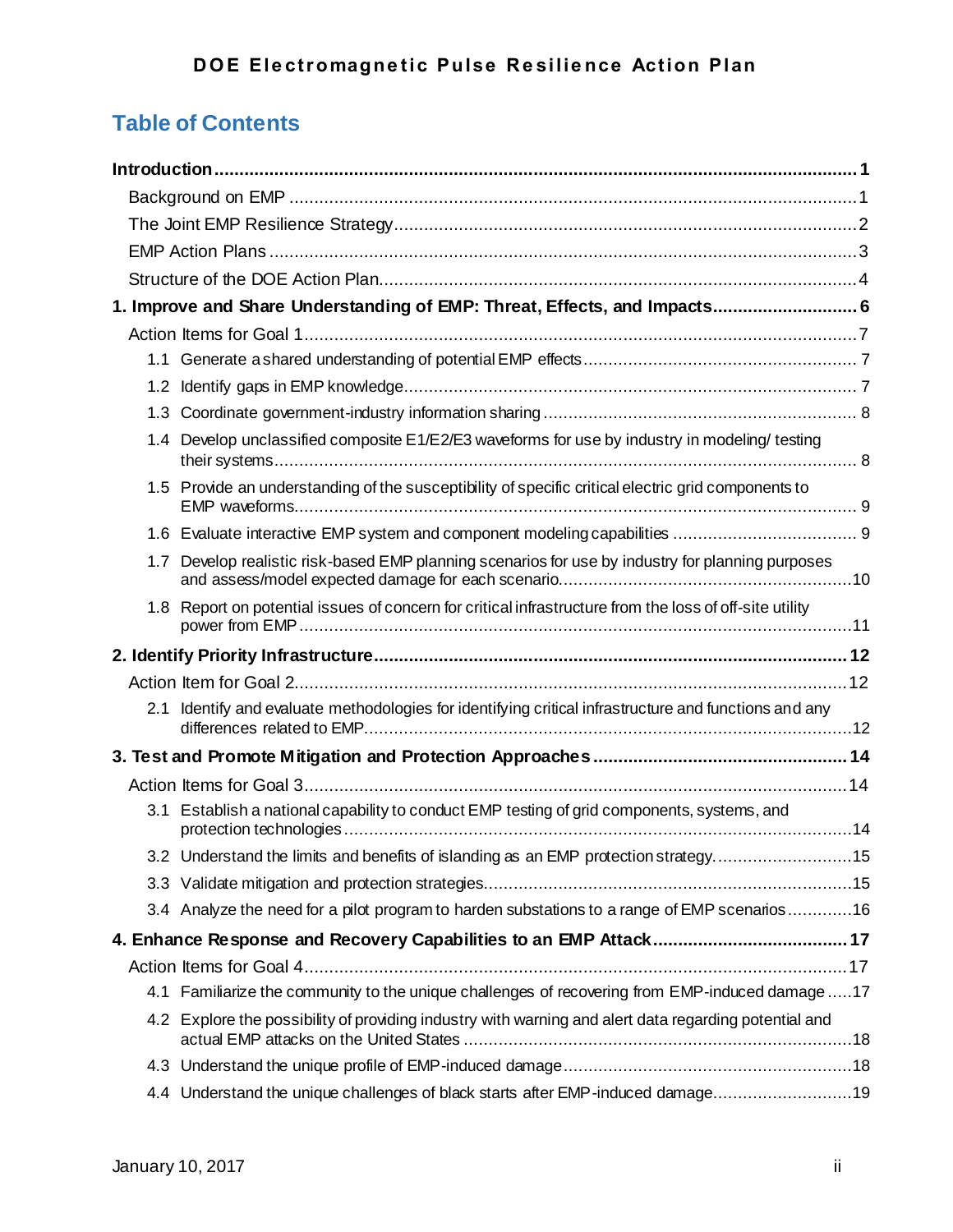| 5. Share Best Practices Across Government and Industry, Nationally and Internationally  20 |  |  |  |
|--------------------------------------------------------------------------------------------|--|--|--|
|                                                                                            |  |  |  |
|                                                                                            |  |  |  |
|                                                                                            |  |  |  |
|                                                                                            |  |  |  |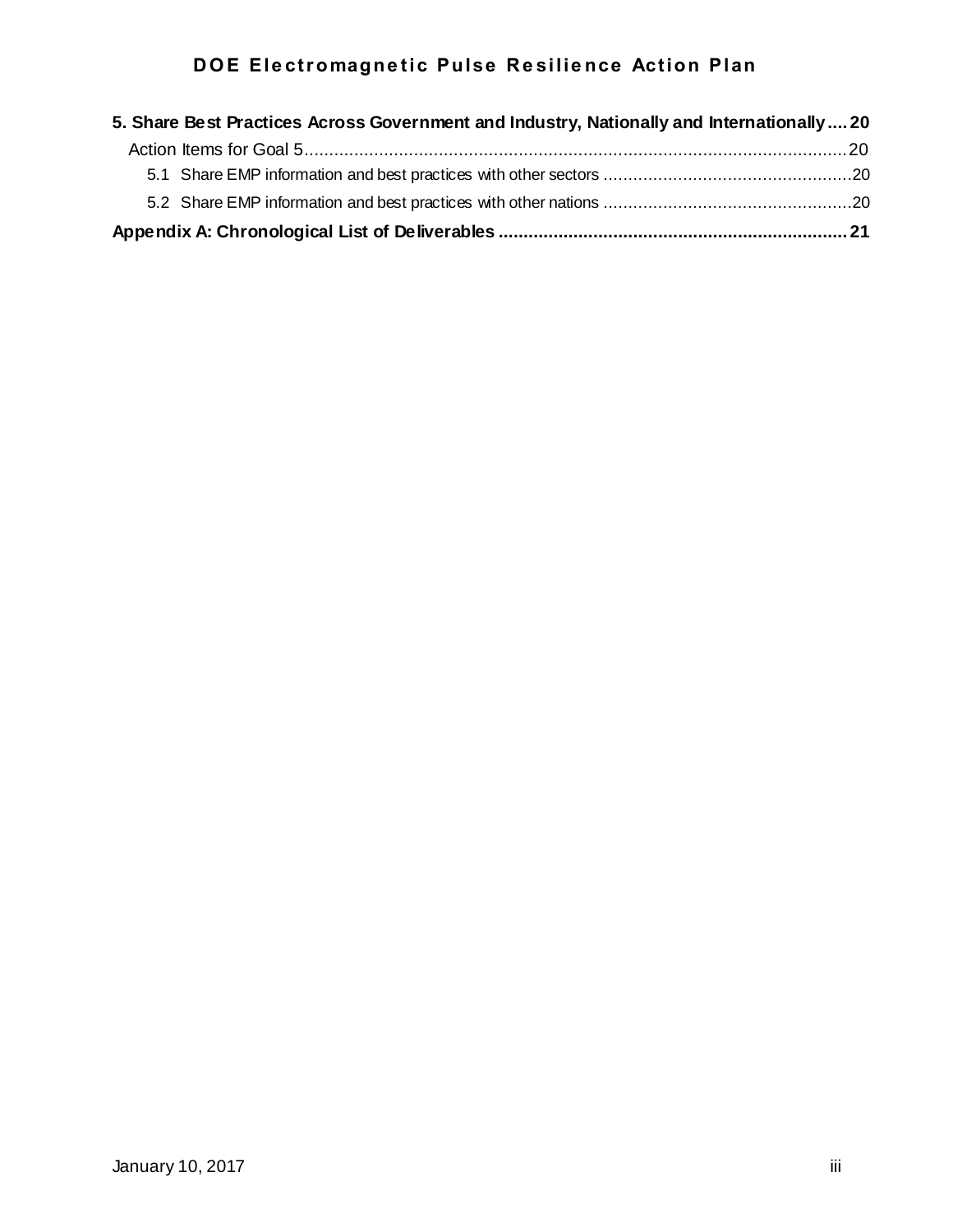# <span id="page-4-0"></span>**Introduction**

## <span id="page-4-1"></span>**Background on EMP**

Electromagnetic pulses (EMPs) are intense pulses of electromagnetic energy resulting from solarcaused effects or man-made nuclear and pulse-power devices. Of these, nuclear EMP has the most ubiquitous effects because of the combination of its broadband nature and large area coverage. Nuclear EMP has the demonstrated potential to disrupt, damage, or destroy a wide variety of electrical and electronic equipment. The strength and area coverage of nuclear EMP environments depends on the warhead type and yield, and the altitude and latitude of the detonation. A nuclear device detonated at altitudes between 30 and 400 kilometers generates an EMP with amplitudes in the tens of kilovolts per meter with a radius of effects from hundreds to thousands of kilometers. This high-altitude EMP (also known as HEMP) effect couples to and can disable electrical and electronic systems in general, but poses the highest risks to long-line networks, including electric power and long-haul communications. Although an EMP is also generated by low altitude or surface bursts (referred to as source region EMP or SREMP), the affected area is localized compared to a HEMP. For this reason, this action plan focuses on largerscale EMP events produced by high altitude detonations.

A HEMP event includes three waveforms: E1, E2, and E3. The E1 waveform is a fast (nanosecond rise time, hundreds of nanoseconds duration), broad-band pulse that disrupts systems in general, including long-line electrical systems, computers, sensors, and electronicbased control systems. The E2 waveform is longer and much lower in amplitude than the E1 waveform and manifests itself by enhancing the EMP currents on long lines in the microsecond and millisecond regime. E2 current pulses are comparable to currents induced by nearby

lightning strikes. The E3 waveform is a low-amplitude, long-duration pulse, persisting for hundreds of seconds that induces currents in long power and communication lines, destabilizing or damaging connected equipment such as transformers and solid state communication line drivers. E3 waveform effects are comparable to those from solar geomagnetic effects. Most conversations about EMP focus on either E1, the large initial energy pulse, or E3, the smaller and longer duration effect, but to properly address EMP, all portions of the waveform must be



considered. **Figure 1. EMP Environment: DOD MIL-STD-464A**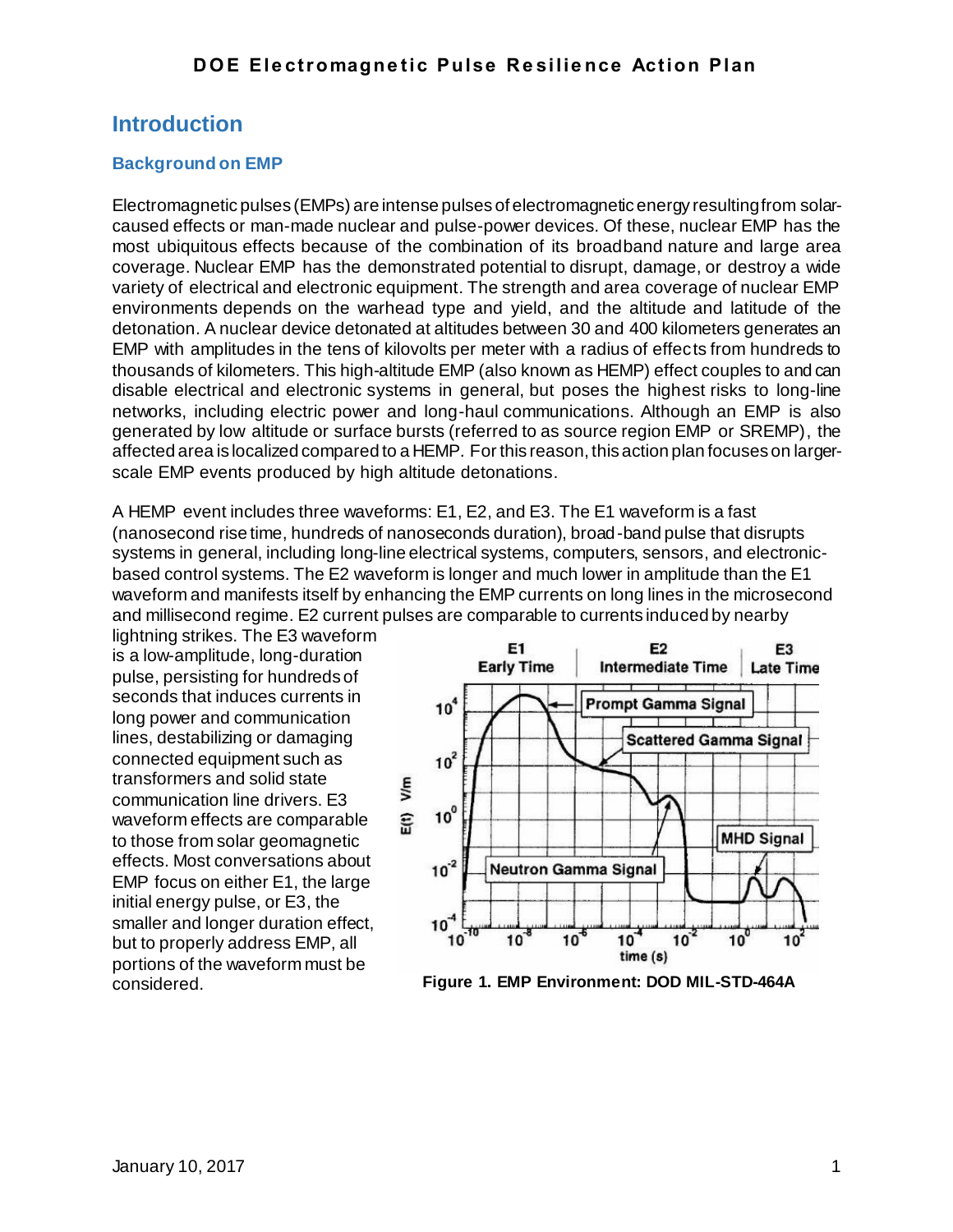# <span id="page-5-0"></span>**The Joint EMP Resilience Strategy**

In response to increased concern about the potential impacts to the electric grid from a HEMP, in late 2015, the Secretary of Energy directed the development of an EMP resilience strategy in coordination with the electric power industry. In January 2016, the U.S. Department of Energy (DOE) began work with the Electric Power Research Institute (EPRI) to develop such a strategy. The *[Joint Electromagnetic](http://www.energy.gov/sites/prod/files/2016/07/f33/DOE_EMPStrategy_July2016_0.pdf)  [Pulse Resilience Strategy](http://www.energy.gov/sites/prod/files/2016/07/f33/DOE_EMPStrategy_July2016_0.pdf)<sup>1</sup>* (Joint Strategy) was released in July 2016. The development of the Joint Strategy was a public-private collaborative effort, designed to establish a common framework with consistent goals and objectives that will guide both government and industry efforts to increase grid resilience to EMP threats.

Central to the development of the Joint Strategy was an effort to enhance shared governmentindustry understanding of the current status of risks from, and preparedness for, HEMP events. This is of particular importance, as will be discussed later in this document, because much of what is currently known about EMP effects to the grid is extrapolated from computer models designed for other purposes (e.g., understanding Department of Defense (DoD) system effects), or is classified and thus difficult to share with industry.

The Joint Strategy identified five strategic goals:

- 1. Improve and Share Understanding of EMP: Threat, Effects, and Impacts
- 2. Identify Priority Infrastructure
- 3. Test and Promote Mitigation and Protection Approaches
- 4. Enhance Response and Recovery Capabilities to an EMP Attack
- 5. Share Best Practices Across Government and Industry, Nationally and Internationally

## **Current DOE Efforts to Improve EMP Resilience**

In 2016, DOE had five EMP resilience-related projects underw ay, including the development of the Joint Strategy and DOE Action Plan.

- **Methodology to Assess HEMP Impact on the Electric Grid (Oak Ridge National Laboratory).**  This project is developing an approach to assess the damage created by an EMP device that transmission planners can use for planning. The results w ill include a probabilistic model of bulk pow er system response under an EMP event, using previous research and established pow er systems evaluation techniques and w ill characterize typical SCADA and protection hardw are in time domain and frequency domain.
- **EMP/GMD Impacts Study (Los Alamos National Laboratory).** This study is leveraging the best currently available experimental data; device, equipment, and system models; and simulation tools to determine EMP and GMD events of concern. This study is focusing primarily on the bulk electric pow er system including large generating stations, large pow er transformers, the transmission netw ork, and transmission system protection. Electrical distribution systems may potentially be included, if w arranted, after consideration of the consequences for the bulk pow er system.
- **Report on Vulnerability of and Impact to Grid from an EMP (Idaho National Laboratory).** This project on the vulnerability of the grid to an EMP w ill identify the potential impact on reliability and delivery of electric pow er. The report w ill address protective and mitigation measures for these vulnerabilities, including hardening of infrastructure, blocking of induced currents and voltages, stocking and prepositioning of spare parts, and operational and emergency planning.
- *Joint Electromagnetic Pulse Resilience Strategy* **(DOE, EPRI, ICF).** The Joint Strategy w as designed to establish a common framew ork w ith consistent goals and objectives to guide both government and industry efforts to increase grid resilience to EMP threats. (See text.)
- **U.S. Department of Energy** *Electromagnetic Pulse Resilience Action Plan* **(Idaho National Laboratory and other DOE National Labs, ICF).** The DOE Action Plan is intended to quide DOE's EMP resilience research and development (R&D) activities for the next five years. *(See text.)*

<sup>1</sup> [http://www.energy.gov/sites/prod/files/2016/07/f33/DOE\\_EMPStrategy\\_July2016\\_0.pdf](http://www.energy.gov/sites/prod/files/2016/07/f33/DOE_EMPStrategy_July2016_0.pdf)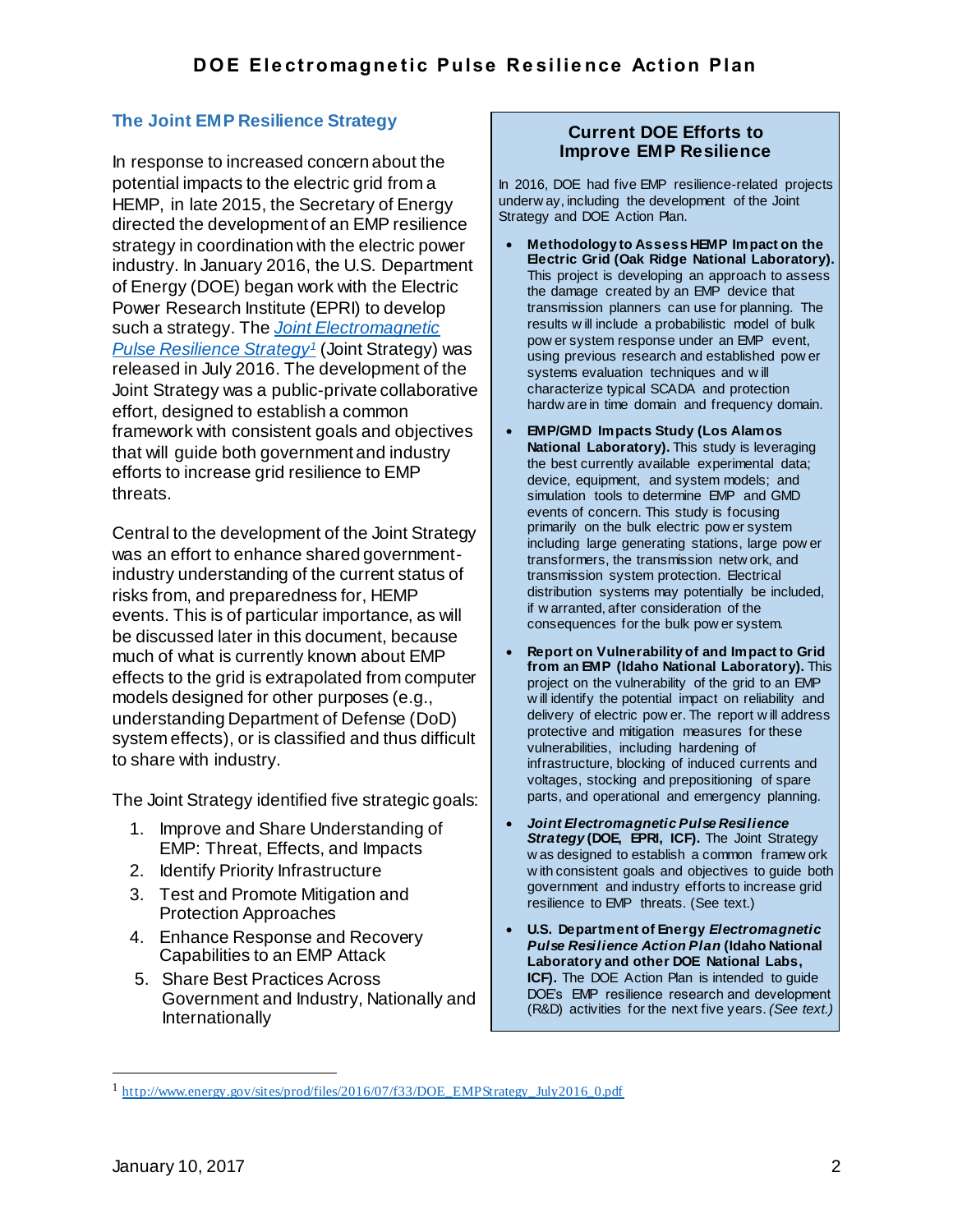## <span id="page-6-0"></span>**EMP Action Plans**

Following development of the Joint Strategy, both DOE and EPRI committed to developing separate, but coordinated. Action Plans that would implement the five strategic goals. EPRI's plan focused on those actions that industry would undertake to mitigate EMP risks; DOE's plan (this Action Plan) delineates the steps that DOE will take to address EMP risks. Although the two Action Plans were developed independently, DOE and EPRI collaborated closely to ensure that the plans complement one another and avoid duplication of effort.

The U.S. infrastructure for electric power generation, transmission, and distribution is predominately owned by private industry and thus its protection lies largely in their hands. In recognition of this, EPRI's industry-focused EMP Action Plan was developed in support of its member companies and the Electricity Subsector Coordinating Council (ESCC),<sup>2</sup> and it was designed to inform industry investment decisions. The research that is outlined in the EPRI EMP Action Plan is scheduled for completion over the next three years.

DOE's Action Plan, by contrast, emphasizes the Federal government's ability to clarify and communicate EMP threats and impacts, reduce HEMP vulnerabilities and facilitate the energy sector's response and recovery after HEMP events. While the focus of this plan is on protection from and mitigation of HEMP effects, many of the actions proposed herein can be scaled to address high-power radio-frequency weapon (RFW) events that may impact a smaller area than a HEMP event and are also relevant to geomagnetic disturbances (GMD)<sup>3</sup> which are similar in system interaction and effects to the E3 portion of the nuclear EMP waveform. Table 1 below compares many of the attributes of EMP and GMD for greater context.

The DOE Action Plan was developed with input from interagency partners, the DOE National Laboratories, and the electric utility industry, in part through a one-day session with more than 50 EMP and electric power industry experts, to identify, discuss, and prioritize potential action items within the context of the five goals of the Joint EMP Resilience Strategy. Experts were also brought in individually to identify and discuss potential action items. An initial set of suggested action items was then developed by the Idaho National Laboratory with support from the Los Alamos, Sandia, Oak Ridge, and Lawrence Livermore National Laboratories.

A subsequent working group enhanced the document and compared the action items with the recommendations made in several major studies that address the EMP threat, such as the 2008 EMP Commission<sup>4</sup> and the 2015 Jewish Institute for National Security Affairs (JINSA) Gemunder Center EMP Task Force<sup>5</sup> reports. Recommendations from these and other studies were

 $2$  The ESCC serves as the principal liaison between the Federal government and the electric power sector, with the mission of coordinating efforts to prepare for, and respond to, national-level disasters or threats to critical infrastructure.

<sup>&</sup>lt;sup>3</sup> In 2015, DOE worked closely with officials in the White House Office of Science and Technology Policy, other Federal agencies, and international partners, to discuss and develop a Space Weather Strategy and an Action Plan to improve preparedness of the nation to GMD events. DOE has many actions planned over the next several years in support of this strategy.

<sup>4</sup> There were 15 recommendations related directly to the electric power system in the 2008 EMP Commission report. DOE's Action Plan at least partially addresses 11 of these. DOE's Action Plan does not specifically mention quick fixes, does not address telecommunications directly, does not *assure* protection of electricity assets, and does not mention the need to assure an adequate number of recovery personnel. Report of the Commission to Assess the Threat to the United States from Electromagnetic Pulse (EMP) Attack, Critical National Infrastructures, April 2008. [http://www.empcommission.org/docs/A2473-EMP\\_Commission-](http://www.empcommission.org/docs/A2473-EMP_Commission-7MB.pdf)[7MB.pdf](http://www.empcommission.org/docs/A2473-EMP_Commission-7MB.pdf)

<sup>&</sup>lt;sup>5</sup> DOE's Action Plan has action items to address at least part of 12 of the 15 recommendations of the JINSA report as it relates to the bulk electric system and one of the participants in the JINSA task force was part of the previously mentioned working gro up. The DOE Action Plan does not address the two recommendat ions related to deterrence, nor does it touch on the one related to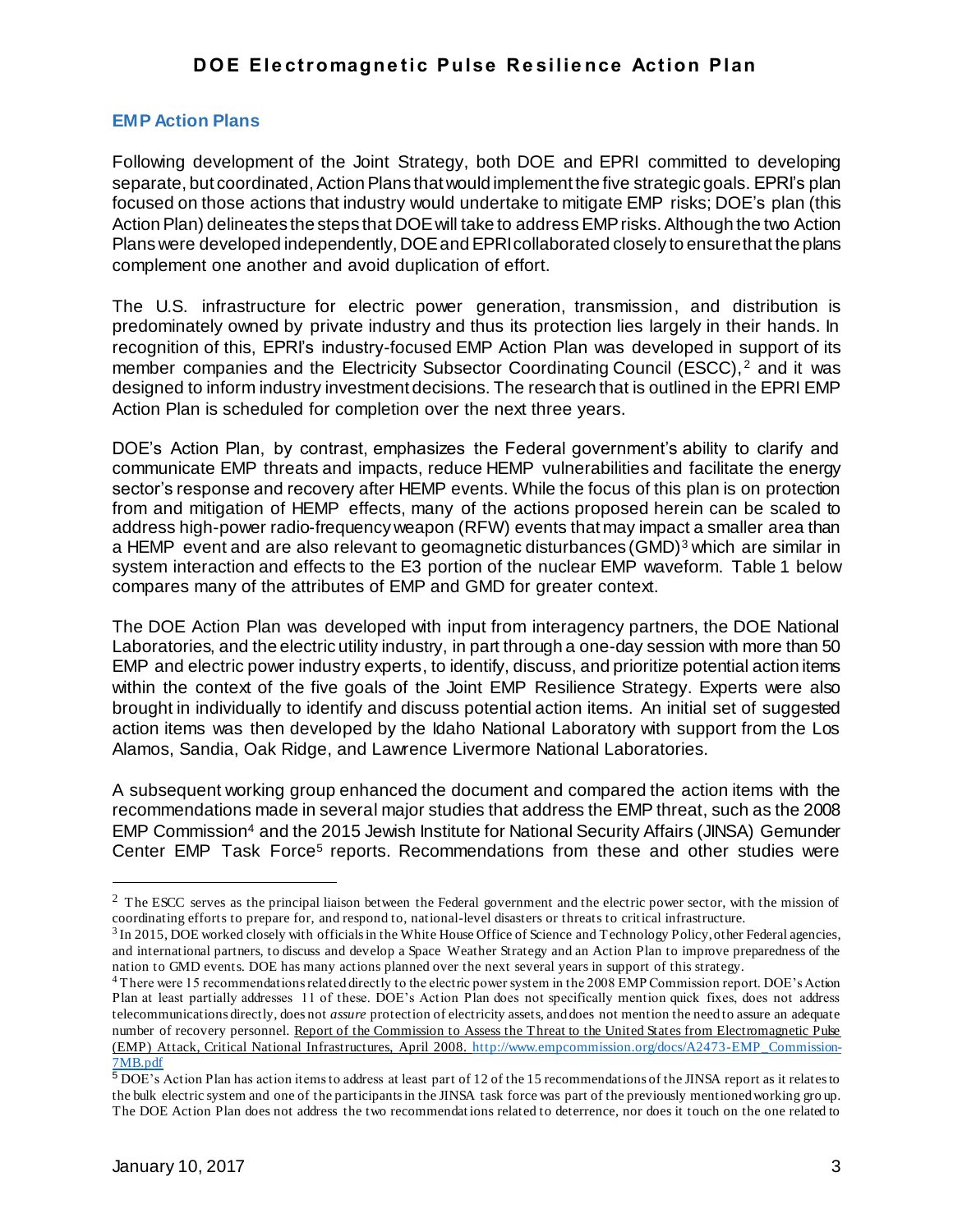considered when determining DOE's final recommended action items. The working group obtained reviews from the participants in the earlier one-day session. DOE then revised the contents accordingly, addressed comments, and prioritized and vetted the final set of action items with EMP experts in order to finalize the DOE Action Plan.

| <b>Attribute</b>                      | <b>EMP</b>                                                                                                                                                                                                                                                                                                                                                       | <b>GMD</b>                                                                                                                                         |
|---------------------------------------|------------------------------------------------------------------------------------------------------------------------------------------------------------------------------------------------------------------------------------------------------------------------------------------------------------------------------------------------------------------|----------------------------------------------------------------------------------------------------------------------------------------------------|
| Cause                                 | Adversarial threat                                                                                                                                                                                                                                                                                                                                               | Natural hazard                                                                                                                                     |
| Warning                               | Strategic: unknown<br>Tactical: none to several minutes                                                                                                                                                                                                                                                                                                          | Strategic: 18 to 72 hours<br>Tactical: 20 to 45 minutes                                                                                            |
| <b>Effects</b>                        | $E1$ : High peak field – quick rise time<br>E2: Medium peak field<br>E3: low peak field, but quicker rise time and<br>higher field than for GMD (possibly 3 times<br>higher)                                                                                                                                                                                     | No comparable E1 wave forms<br>No comparable E2 wave forms<br>$E3$ : low peak field – fluctuating<br>magnitude and direction                       |
| <b>Duration</b>                       | $E1$ : less than a 1 microsecond<br>E2: less than 10 millisecond<br>$E3$ Blast: $\sim$ 10 seconds<br>E3 Heave: $\sim$ 1 - 2 minutes                                                                                                                                                                                                                              | No comparable E1 wave forms<br>No comparable E2 wave forms<br>E3: hours                                                                            |
| <b>Equipment</b><br>at<br><b>Risk</b> | E1: telecommunications, electronics and<br>control systems, relays, lightning arrestors<br>E2: lightning: power lines and tower structures<br>- "flashover", telecommunications, electronics,<br>controls systems, transformers.<br>$E3$ : transformers and protective relays $-$ long<br>run transmission and communication -<br>generator step-up transformers | E3: transformers and protective<br>relays - long-haul transmission and<br>communications - generator step-up<br>transformers                       |
| <b>Footprint</b>                      | Regional to continental depending on height of<br>burst                                                                                                                                                                                                                                                                                                          | Regional to worldwide, depending<br>upon magnitude                                                                                                 |
| Geographic<br>Variability             | Can maximize coverage for E1 or E3<br>E3: intensity increases at the lower latitudes<br>and as distance from ground zero is decreased<br>or as yield is increased                                                                                                                                                                                                | E3: intensity increases near large<br>bodies of water and generally at<br>higher latitudes although events<br>have been seen in southern latitudes |

#### **Table 1. EMP versus GMD Characteristics**

## <span id="page-7-0"></span>**Structure of the DOE Action Plan**

This Action Plan is structured to address each of the five strategic goals defined in the Joint Strategy. For each goal, the Action Plan describes a series of actions that will be taken to further the resilience of the grid to HEMP effects. In total, 19 actions are planned. For each action, this Plan identifies specific deliverables and suggested due dates, as well as key partners. Actions related to each strategic goal are grouped together as many of the actions build upon one another and will be performed in parallel to achieve benefits more quickly.

Progress in achieving the full set of goals and objectives of the Joint Strategy and the actions identified in this and the EPRI Action Plan also depends on the commitment of both government

insurance. Deterrence is viewed as a Government-wide responsibility, not exclusively a DOE role. Insurance was not covered since much of the industry is self-insured. Addressing Electromagnetic Threats to U.S. Critical Infrastructure. *JINSA's Gemunder Center EMP Task Force*. September 2015[. http://www.jinsa.org/files/EMPreport.pdf](http://www.jinsa.org/files/EMPreport.pdf)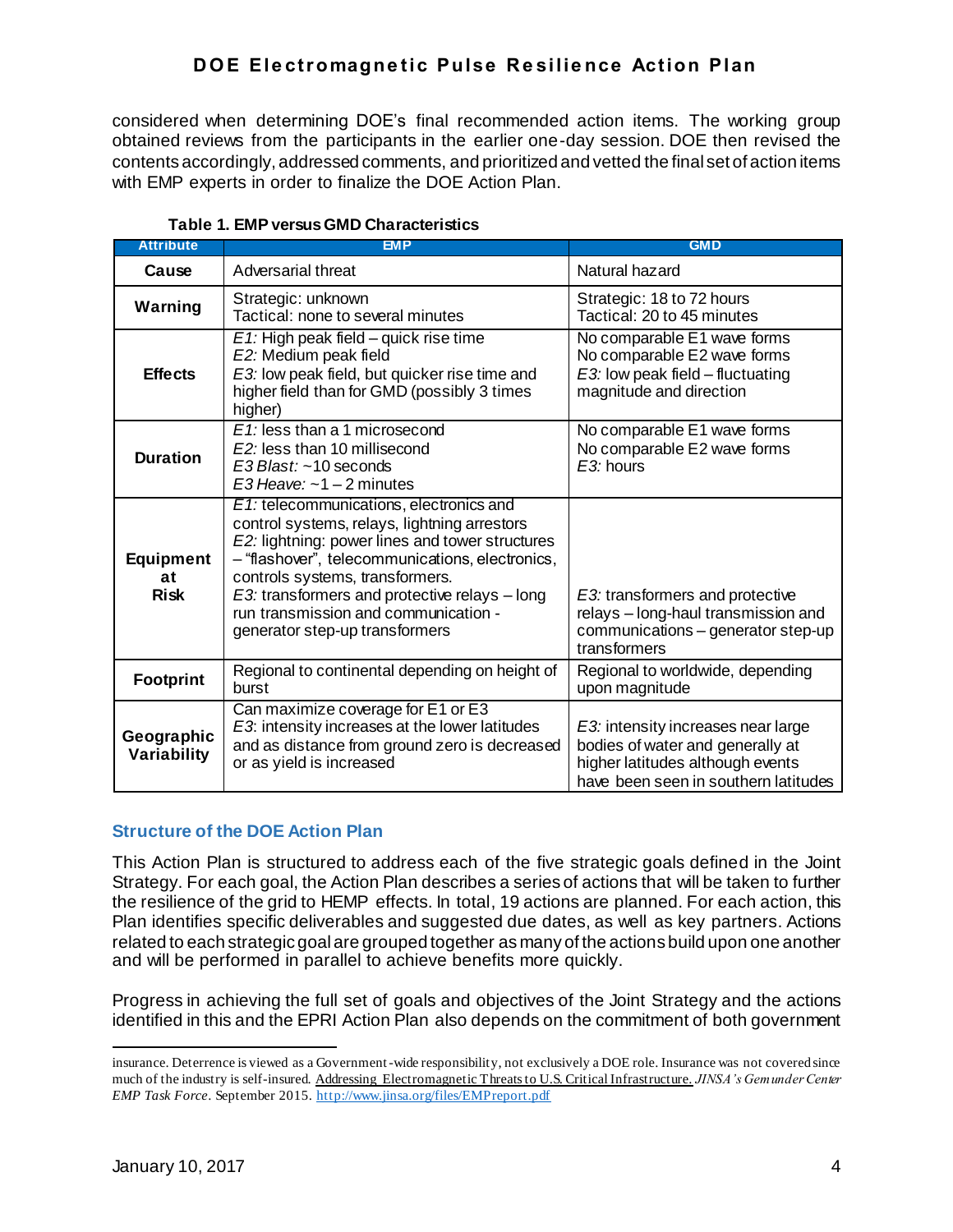and industry resources. DOE and EPRI will continue to hold meetings with other partners in government and industry to coordinate efforts with these stakeholders as well.

**Note:** The actions specified in the DOE EMP Resilience Action Plan are intended to inform the policy development process and are not intended as a budget document. The commitment of DOE resources to support these activities will be determined in conjunction with other resource allocation priorities.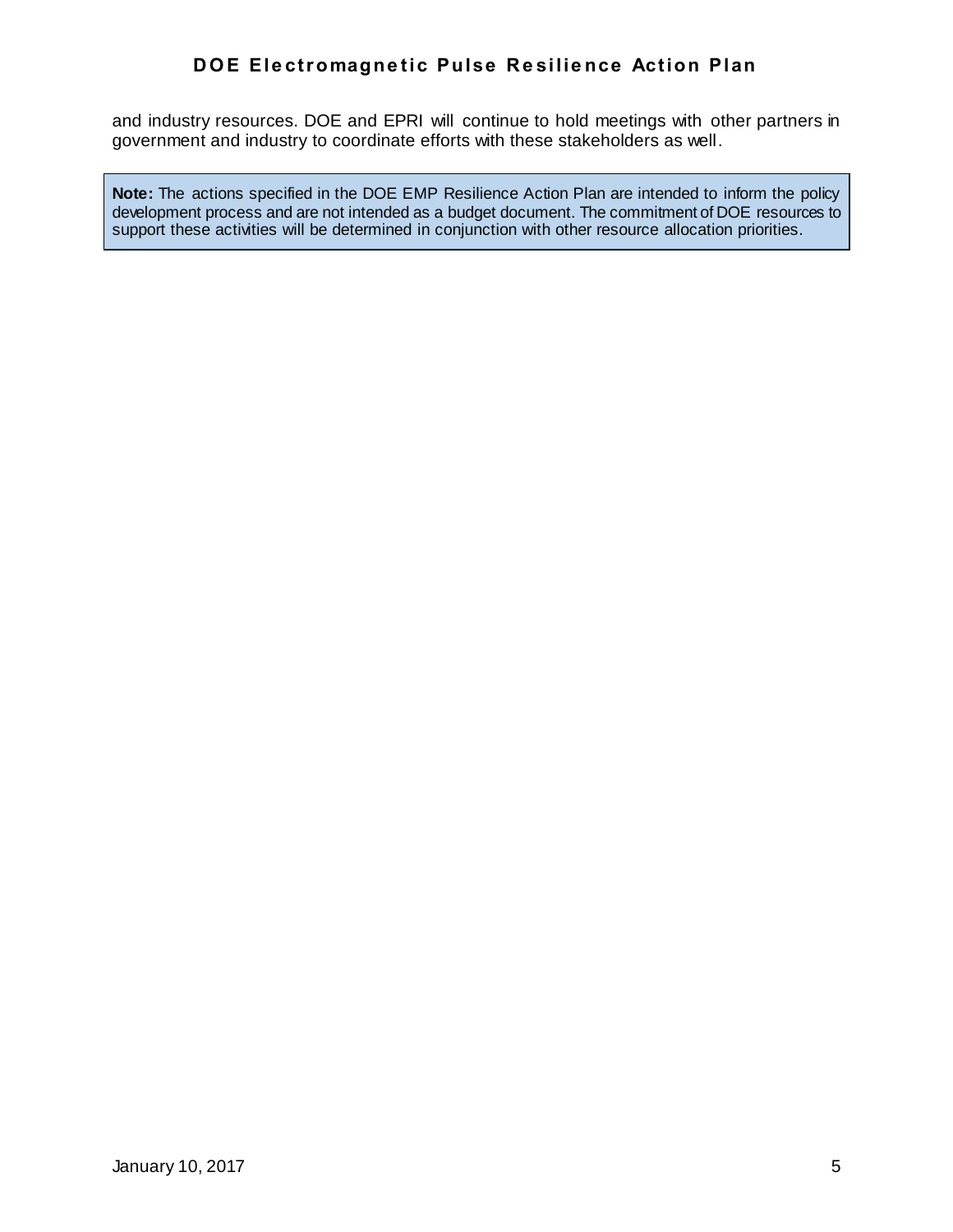# <span id="page-9-0"></span>**1. Improve and Share Understanding of EMP: Threat, Effects, and Impacts**

Given the concerns over evolving EMP threats, an accurate, science-based understanding of what an EMP event could do to electric power systems is important. And because EMPs have the potential to simultaneously affect multiple parts of the system over large areas, knowledge of the possible impacts of EMP events on discrete components of electricity control, generation, transmission, and distribution, as well as on larger networks of these components, is necessary.

The Federal government (specifically DOD and DOE) has investigated EMP effects broadly for decades and the DOE's National Laboratories<sup>6</sup> have some of the world's most knowledgeable experts on this threat. However, much of the knowledge and understanding of the threat is based upon testing a prior generation of devices and components, some of which are being replaced with newer technologies that have not been adequately tested for EMP impacts. In addition, the three waveforms comprising the EMP environment have been studied separately (with the most attention on the E1 and E3 waveforms), leaving questions about their combined effects. Modeling has provided some information and insights; however, available models are limited in scope and have not been validated via testing.

The following objectives support the joint goal of improving and sharing understanding of EMP threat, effects, and impacts:

- Develop a more complete and current understanding of the threat.
- Disseminate results to industry.
- Expand industry collaboration.
- Improve assessment, modeling, and prediction of equipment and system vulnerabilities and damage.
- Improve assessment, modeling, and prediction of EMP impacts.

To address this joint goal, DOE is planning the following actions: 1) generate a shared understanding of potential EMP effects; 2) identify gaps in EMP knowledge; 3) coordinate government-industry information sharing; 4) develop unclassified composite E1/E2/E3 waveforms for use by industry in modeling/testing their systems; 5) provide an understanding of the susceptibility of specific critical electric grid components to EMP waveforms; 6) evaluate interactive EMP system and component modeling capabilities; 7) develop realistic risk-based EMP planning scenarios for use by industry for planning purposes and assess/model expected damage for each scenario; and 8) report on potential issues of concern for critical infrastructure from the loss of off-site utility power from EMP.

<sup>6</sup> The first laboratories began as efforts to support the Manhattan Project during World War II. DOE is now steward to 17 National Laboratories, some of which have served as the leading institutions for scientific innovation in the United States for more than seventy years. More information on the National Laboratories can be found at [http://www.energy.gov/about-national](http://www.energy.gov/about-national-labs)[labs.](http://www.energy.gov/about-national-labs)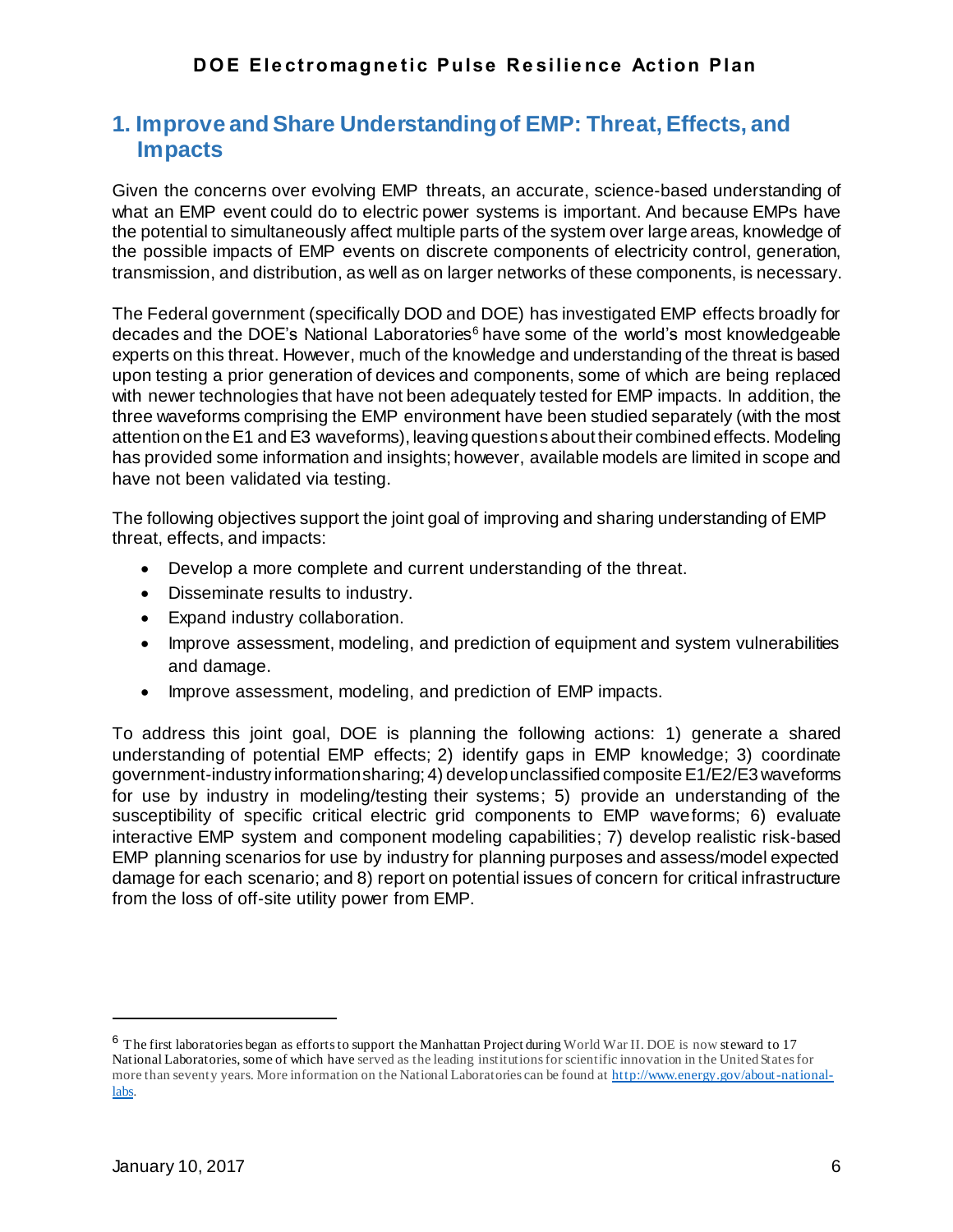## <span id="page-10-0"></span>**Action Items for Goal 1**

## <span id="page-10-1"></span>**1.1 Generate a shared understanding of potential EMP effects**

Currently, there is little common understanding among Federal, State, industry, National Laboratory, academic, and other stakeholders regarding HEMP threats, potential system effects, and likely consequences. A common understanding is a necessary foundation for both industry and government to address EMP threats and build mitigation strategies in the most strategic way. To this end, DOE will work in collaboration with DOD, the DOE National Laboratories, the Office of the Director of National Intelligence (ODNI) and other members of the intelligence community, including DOE's Office of Intelligence and Counterintelligence, to develop a commonly held understanding of current EMP effects. This common "informational baseline" will help align the efforts of key partners in Government, the National Laboratories, the electric power industry, and other interdependent sectors. This alignment will facilitate coordinated remediation programs and investment decisions.

A significant challenge to developing such a common view is the inability to communicate classified threat information for use in an unclassified public setting. As a result, several EMP tabletop exercises involving utility industry representatives have been conducted without the benefit of intelligence community threat information. A critical component of this action will therefore be the development of materials that allow for a meaningful understanding of the threat and potential impacts, but are not limited by the inclusion of classified information. A forum enabling a stakeholder dialogue with the intelligence community will also be essential for the development of these common materials.

*Deliverable 1.1.1:* Maintain classified and unclassified briefing materials that address the current understanding of the potential impacts of high and low impact EMPs on the electric grid.

*Due Date:* 12/31/2016

*Deliverable 1.1.2:* Create a schedule of industry, interagency, and cross-sector briefings using these materials.

*Due Date:* 03/31/2017

## <span id="page-10-2"></span>**1.2 Identify gaps in EMP knowledge**

As stated earlier, gaps exist within the current understanding of EMP and its effects on the electric power grid. For example, DOE and industry lack experience on exactly how EMPs affect the high-voltage, heavy-duty equipment in substations and generation plants that are essential to grid operation. DOD has the most experience and best database on EMP effects, but their system focus has been on command, control, communication, and computer systems (C4) which are analogous to the electric power grid monitoring and control systems, but not to high voltage systems organic to generation facilities and substations. Additionally, a number of DOE National Laboratories possess relevant information and data sets and capabilities. To consolidate this information, DOE will work with EPRI and the electric power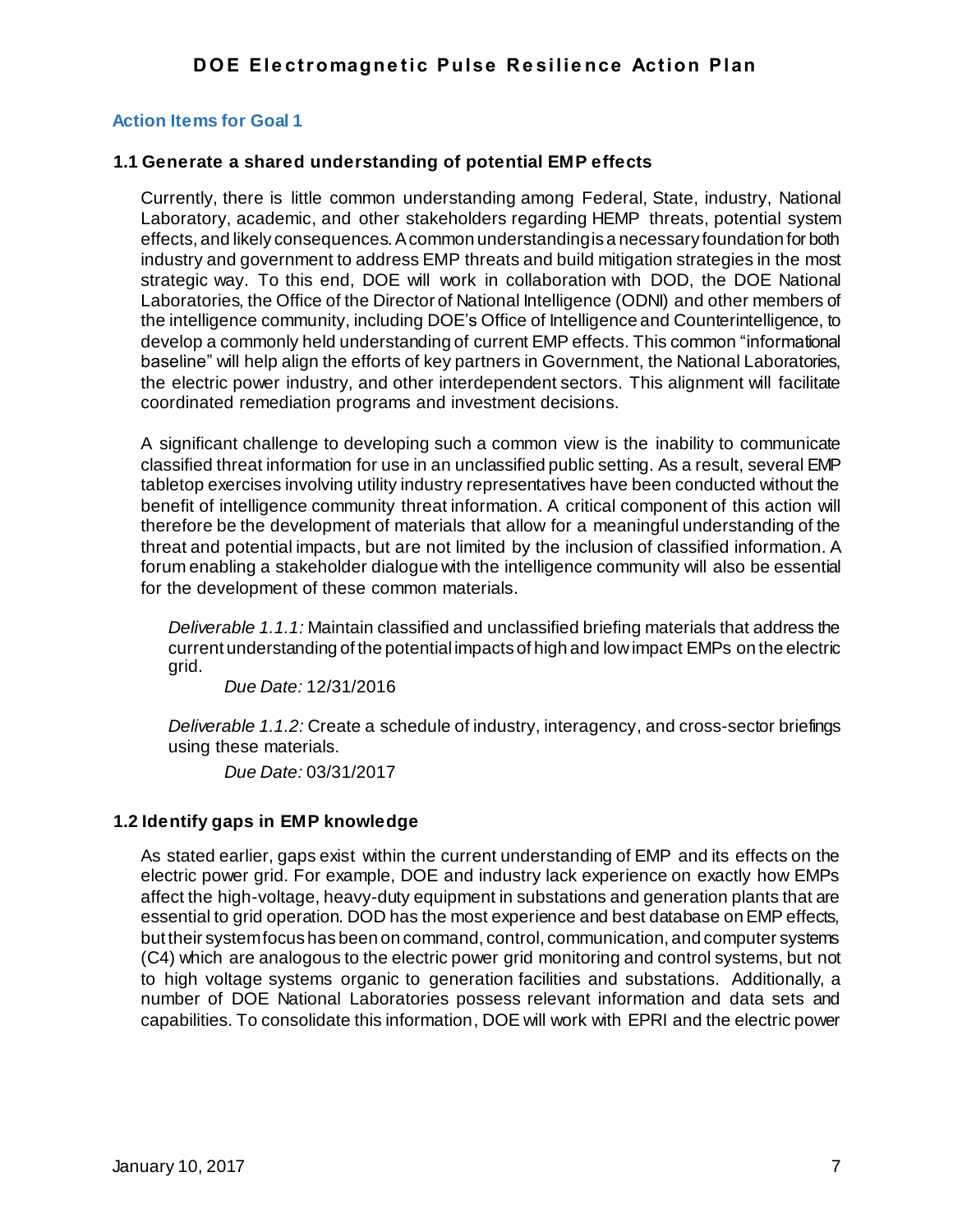industry, the DoD, the Federal Mission Executive Council (MEC) <sup>7</sup> and individual DOE National Laboratories to identify gaps in the understanding of the environments, system coupling, and impacts of HEMP threats to the electric power system, including generation and transmission assets and system load.

*Deliverable 1.2.1:* Establish a working group of the Mission Execution Council to identify current gaps in EMP knowledge among the National Laboratories and other Federal agencies.

*Due Date:* 10/31/2016

*Deliverable 1.2.2:* Produce a report documenting MEC findings. *Due Date:* 12/31/2016

## <span id="page-11-0"></span>**1.3 Coordinate government-industry information sharing**

Coordination and information sharing between government and industry will be essential to an EMP-resilient grid. Concurrent with the efforts describe in this DOE Action Plan, the electric utility industry, guided by the EPRI-developed Action Plan, will continue its efforts to understand and mitigate EMP threats. Additionally, other sectors such as the financial services sector and the telecommunications sectors, have begun to consider what actions they should take to address EMP threats. Initial work on EMP indicates that the telecommunications sector is also at significant risk from the EMP threat. For this reason, coordinating this broader community to include those knowledgeable of and affected by EMP is important to a national effort to protect critical and interdependent infrastructures. DOE will serve as the lead agency for coordinating interagency and industry information on EMP effects and impacts.

*Deliverable 1.3.1:* Establish an EMP information working group in coordination with EPRI, the ESCC, and appropriate stakeholders.

*Due Date:* 12/31/2016

## <span id="page-11-1"></span>**1.4 Develop unclassified composite E1/E2/E3 waveforms for use by industry in modeling/ testing their systems**

Industry's efforts to understand how EMP will affect specific portions of the grid could be improved through the use of modeling that replicates the specific details of the E1/E2/E3 waveform (including both time signature and power spectrum). However, the only officiallyissued U.S. EMP threat environment waveform is classified. To assist industry, DOE will work with the Defense Threat Reduction Agency (DTRA), DoD Laboratories, and the DOE National Laboratories to synthesize existing classified and unclassified test results. Results include those from tests directed by The Commission to Assess the Threat to the United States from Electromagnetic Pulse (EMP) Attack (EMP Commission), and information in EMP-related military systems and hardening standards, in order to define and release unclassified information on effects and damage characteristics from selected HEMP events, including unclassified composite E1/E2/E3 waveforms. This will answer the question: How much EMP

<sup>7</sup> The MEC is an executive-level forum led by the major national security departments and agencies – DHS, DOE, DoD, and the Office of the Director of National Intelligence (ODNI) that coordinates strategic discussion on the utilization of DOE National Laboratory capabilities.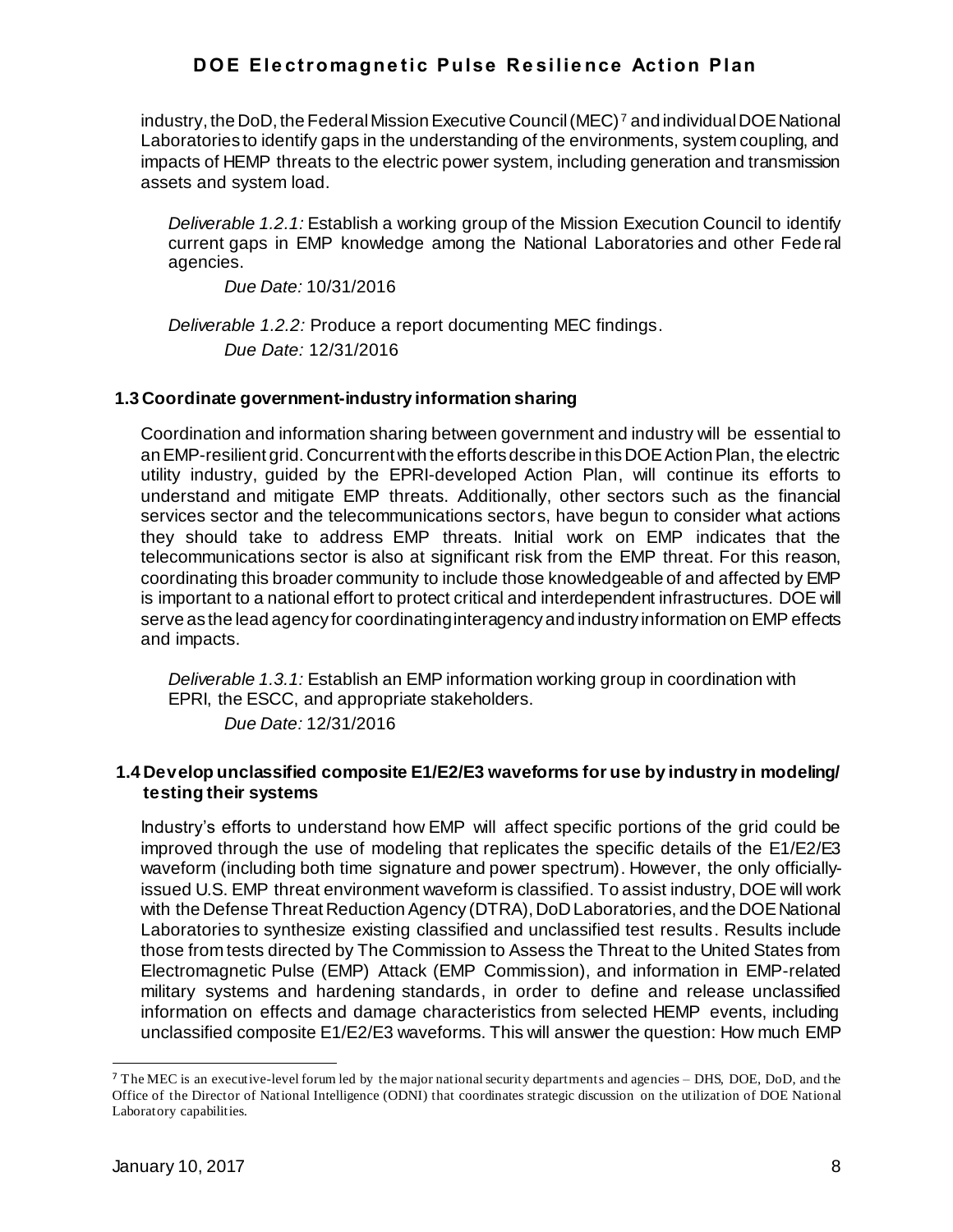energy is incident on grid systems and how much current and voltage is coupled onto common line and cable configurations?

DTRA has already developed a classified EMP environment standard, MIL-STD-2169C, which can serve as the starting baseline for synthesizing a common set of unclassified standard threat waveforms for use by the electric utility industry. A waveform set for both HEMP fields and coupled currents for common long line installations is indispensable for system assessment and protection engineering.

*Deliverable 1.4.1:* Develop and disseminate unclassified E1 waveforms. *Due Date:* 12/31/2017

*Deliverable 1.4.2:* Develop and disseminate unclassified composite E1/E2/E3 waveforms.

*Due Date:* 12/31/2019

*Deliverable 1.4.3:* Develop and disseminate a set of unclassified waveforms for coupled currents and voltages for transmission and distribution lines.

*Due Date:* 12/31/2020

#### <span id="page-12-0"></span>**1.5 Provide an understanding of the susceptibility of specific critical electric grid components to EMP waveforms**

System testing is essential for confident prediction of grid failure modes and thresholds as well as for validation of system protection measures. DOE will work with industry, academia, DoD, ODNI, and the DOE National Laboratories to use the results of past tests to supplement the results of present-day electric power grid equipment and sub-systems testing to identify the test waveform voltage and current characteristics, as well as the range in the levels of incident EMP (e.g., kilovolts per meter) and absorbed energy (e.g., joules) and failure modes that disrupt, damage, or destroy critical equipment or sub-systems. Previously determined levels of energy, if any, need to be reviewed, refined, and improved upon with the latest data from tests and models. Because of the cost and limited supply of test data, it is important that DOE facilitate data sharing among government agencies and the utility industry. To the extent possible, DOE will provide test waveforms and system response information in unclassified formats to enable maximum access by the utility industry.

*Deliverable 1.5.1:* Develop a report that highlights past test results, including data sheets showing the estimated levels of EMP that various equipment and sub-systems can withstand, as necessary to supplement current data available from equipment suppliers. *Due Date:* 05/31/2019 for the report. The data sheets will be released as completed.

## <span id="page-12-1"></span>**1.6 Evaluate interactive EMP system and component modeling capabilities**

System and component modeling is important for infrastructure impact assessments and design of enhanced protection. Models of the bulk power system and critical components have been developed by government, industry, universities, and commercial firms, but these are limited in scope. Comprehensive models should include the transmission grid, the lower-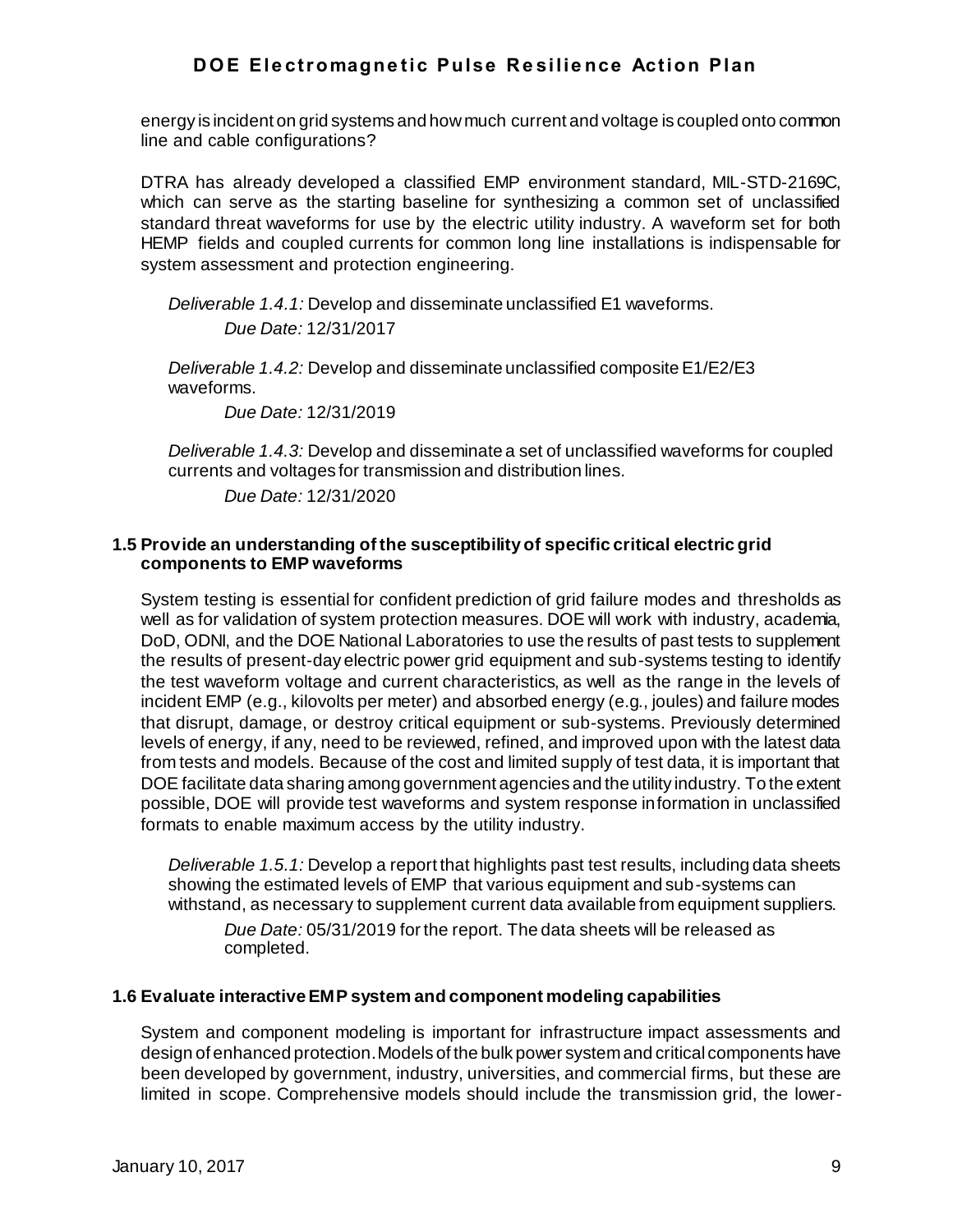voltage distribution system as it reacts differently to EMP, power generation plants which are very complex to model and have largely been excluded, and new power system technologies such as solar, wind, modular nuclear reactors, distributed generation networks, and their associated electronics. An evaluation and comparison is needed of selected existing models that are used to estimate impacts to the electric power grid from an EMP event. DOE will then determine the necessary R&D to improve (or replace) these models to more accurately estimate the effects and impacts of EMP on the electric power grid, including generation assets and system load.

Since the simulators used in EMP tests have exposure areas that can accommodate single locations only (i.e., network node systems such as generators, transformers, and control rooms), the ultimate assessment of EMP effects on the grid must rely on modeling the behavior of the larger grid networks based on single node test data.Furthermore, existing grid models are limited in scope in terms of network size incorporated and their ability to simulate the effects of composite E1/E2/E3 waveforms. Many existing models have not been validated experimentally. Test data-based models are needed to gain confidence in prediction of EMP impacts and the effectiveness of grid protection options.

*Deliverable 1.6.1:* Develop a report on the evaluation and comparison of existing EMP models of EMP effects, coupling, and impacts, including recommended areas where new models or validation are needed, or where existing models should be refined.

*Due Date:* 03/31/2018

#### <span id="page-13-0"></span>**1.7 Develop realistic risk-based EMP planning scenarios for use by industry for planning purposes and assess/model expected damage for each scenario**

The universe of possible composite E1/E2/E3 waveforms is large. For the purposes of *Deliverable 1.7.1,* a small set of these will be defined against which DOE can evaluate the susceptibility of critical grid components (*Deliverable 1.7.2*) and have input to models of the interaction between various EMP waveforms and grid systems (*Deliverable 1.7.3*). Additionally, a HEMP scenario is not among the set of 15 planning scenarios issued by the Department of Homeland Security (DHS). To fill the void, DOE in collaboration with the DOE National Laboratories and DHS will establish a range of EMP scenarios (e.g., height of burst, yield, and expected geographic coverage) of concern and map their respective impacts on the electric power grid and interdependent infrastructures.

*Deliverable 1.7.1:* In coordination with DHS, develop a set of EMP planning scenarios that can serve as the basis for threat waveform specifications and assessments of EMP impacts and protection requirements for the grid as well as supporting infrastructures.

## *Due Date:* 10/31/2017

*Deliverable 1.7.2:* In coordination with DHS and industry partners, use the EMP planning scenarios of concern as inputs into available models of EMP impacts to the electric grid. The results will be analyzed.

*Due Date:* 10/31/2019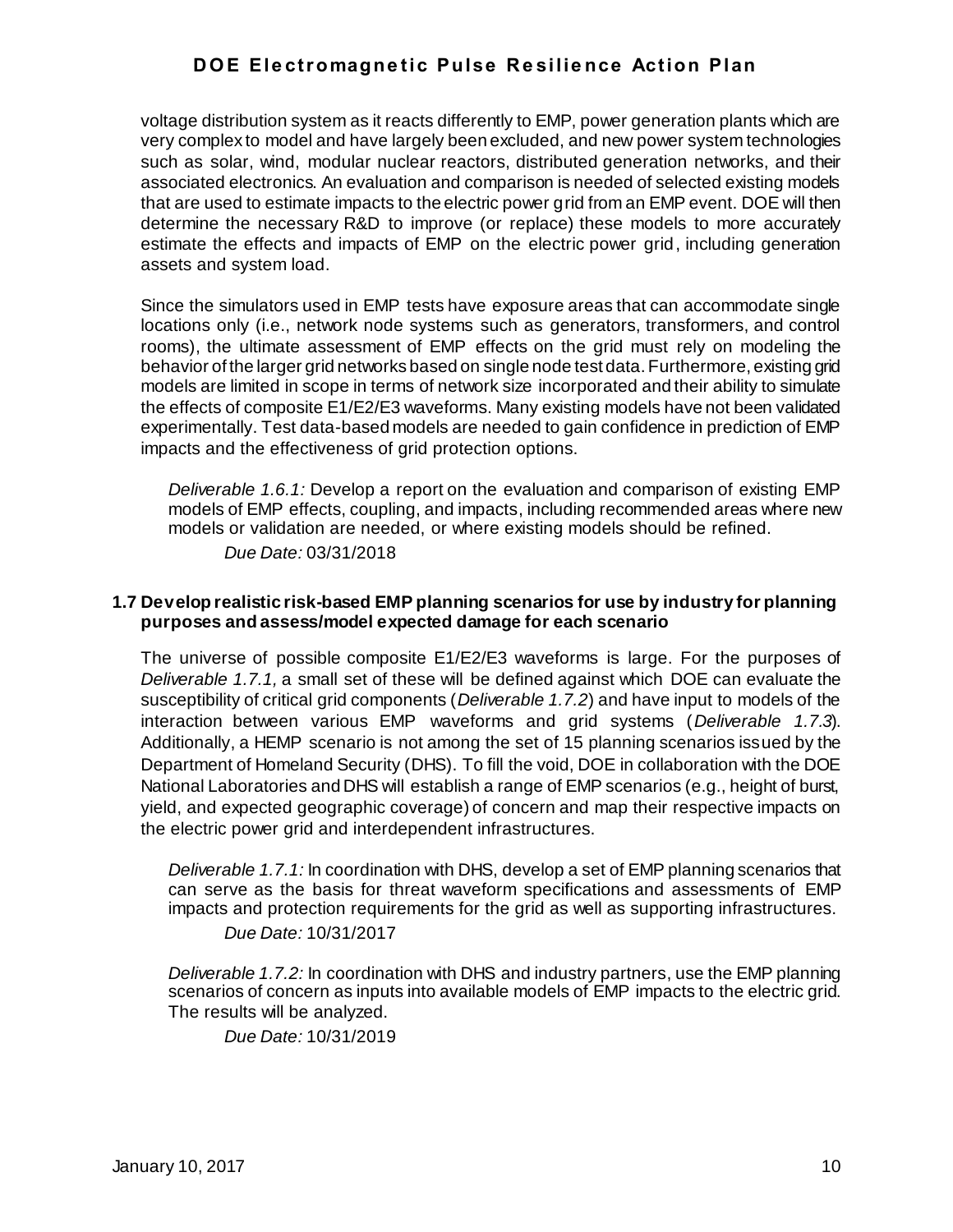*Deliverable 1.7.3:* In coordination with DHS, issue a report on the findings from the analysis on the use of the EMP planning scenarios to model EMP impacts to the electric grid.

*Due Date:* 01/31/2020

#### <span id="page-14-0"></span>**1.8 Report on potential issues of concern for critical infrastructure from the loss of offsite utility power from EMP**

EMP may cause extended loss of off-site utility power to many critical infrastructure facilities in all sectors such as telecommunications assets, hospitals, military bases, nuclear power plants, etc. Federal, State, and local laws, do not generally require owners and operators of these key facilities to address long-term power outages, i.e., most cannot confidently be run for more than a few days on backup power. To ensure the continued functioning of critical facilities will require either protecting off-site power sources or protecting back up power systems and assuring that there is on-site generator fuel supply for extended periods. It will be important to test the survivability of emergency generators to EMP effects.

*Deliverable 1.8.1:* Assess the impacts of EMP on generators commonly used for backup power generation and prepare a report on issues, concerns, and potential mitigation and protection options to ensure critical assets can continue to safely function during a long term power outage due to EMP.

*Due Date:* 12/31/2018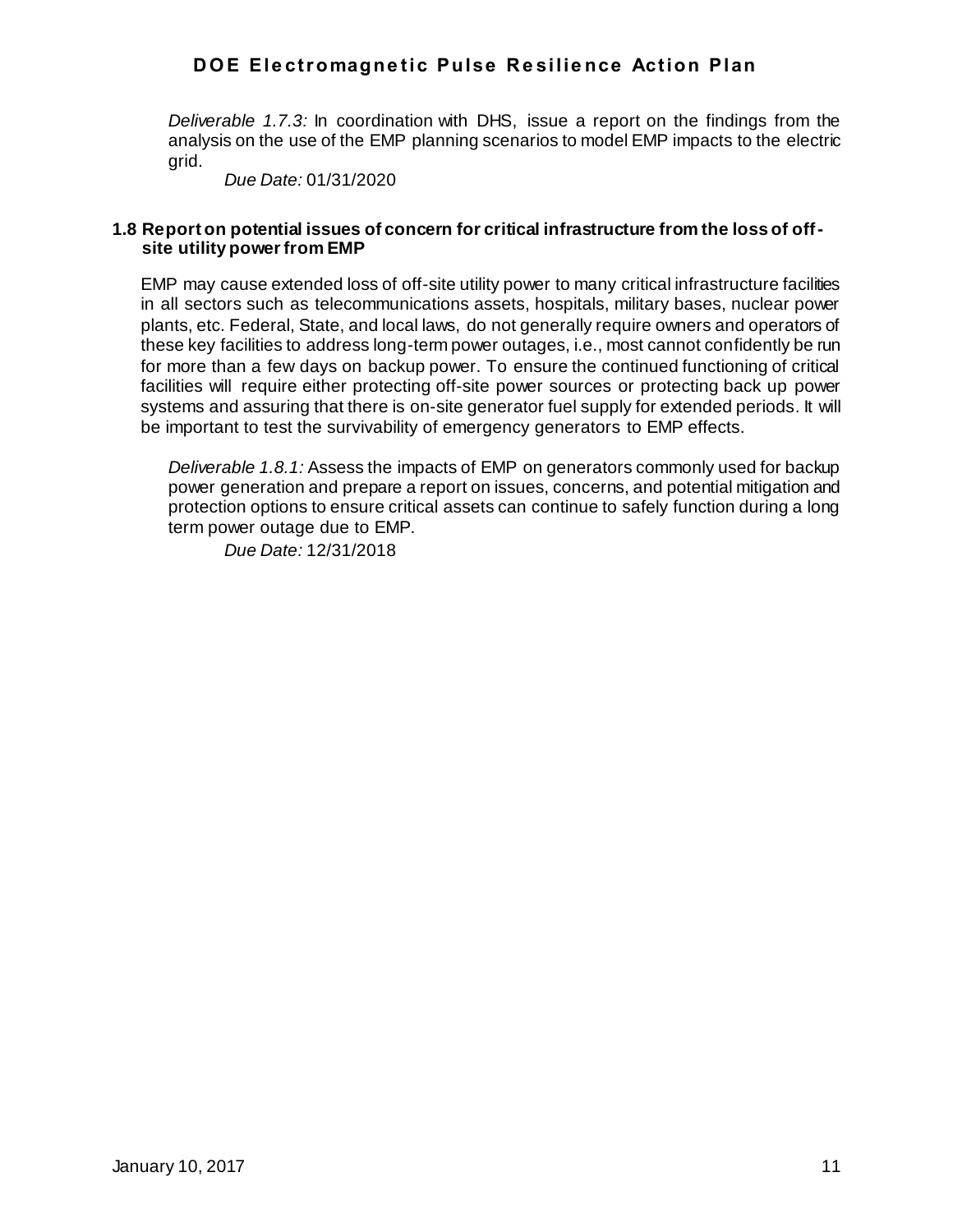# <span id="page-15-0"></span>**2. Identify Priority Infrastructure**

In a world in which the threats to and the vulnerabilities of the electric infrastructure exceed the financial ability to protect against all eventualities, effective protection, mitigation, response, and recovery strategies depend on prioritized resource allocation. To do this, it is important to identify which functions are most critical for both normal electric power grid operation and recovery operations and then determine which components are essential to ensuring those functions will survive. This is a non-trivial task. Damage to one part of the energy infrastructure may have cascading effects in other parts—or not. Uneven levels of resiliency, different equipment, geography, temperature, age, all affect how different parts of the grid respond to different insults.

Most of the work in identifying priority infrastructure has been and will continue to be done by industry through industry analysis and industry forums, and in compliance with the reliability standards of the North American Electric Reliability Corporation (NERC) and the Federal Energy Regulatory Commission (FERC). Additional efforts in this area fall under areas of responsibility of FERC, DHS, and/or the owners and operators themselves.

Owners and operators typically have the best understanding of their systems and are well positioned to identify *their* priority infrastructure. However, these owner/operator priorities may not be aware of nor take into consideration national security concerns, other national and regional interests or the interests of other entities. For this reason, the Federal government has a critical role in identifying priority infrastructure in the electric sector. DOE, as the sector specific agency for the energy sector, has a critical action item to support this strategic goal of identifying priority infrastructure. DOE has an ongoing role to work with all stakeholders to evaluate how all of the objectives under this goal are currently being met and to provide recommendations for improvements.

The following objectives support the joint goal of identifying priority infrastructure for protection, mitigation, response, and recovery:

- $\bullet$  Identify critical infrastructure and functions.
- Develop guidance on priority setting.
- Enable sharing of damage assessments to allow refinements in priorities.

# <span id="page-15-1"></span>**Action Item for Goal 2**

## <span id="page-15-2"></span>**2.1 Identify and evaluate methodologies for identifying critical infrastructure and functions and any differences related to EMP**

Because protection of every component of the electric power grid is impractical, it will be important to develop a risk-based approach to identify the subset of systems and components that are *both* of critical importance to system operation and most susceptible to EMP insult. DOE will work with FERC, DHS, and industry to review and evaluate methodologies used to identify critical, and potentially susceptible, assets, nodes, and systems—and their failure consequences.

*Deliverable 2.1.1:* Prepare a report that identifies and evaluates methodologies for identifying critical infrastructure, reviews findings and includes recommendations. *Due Date:* 03/31/2017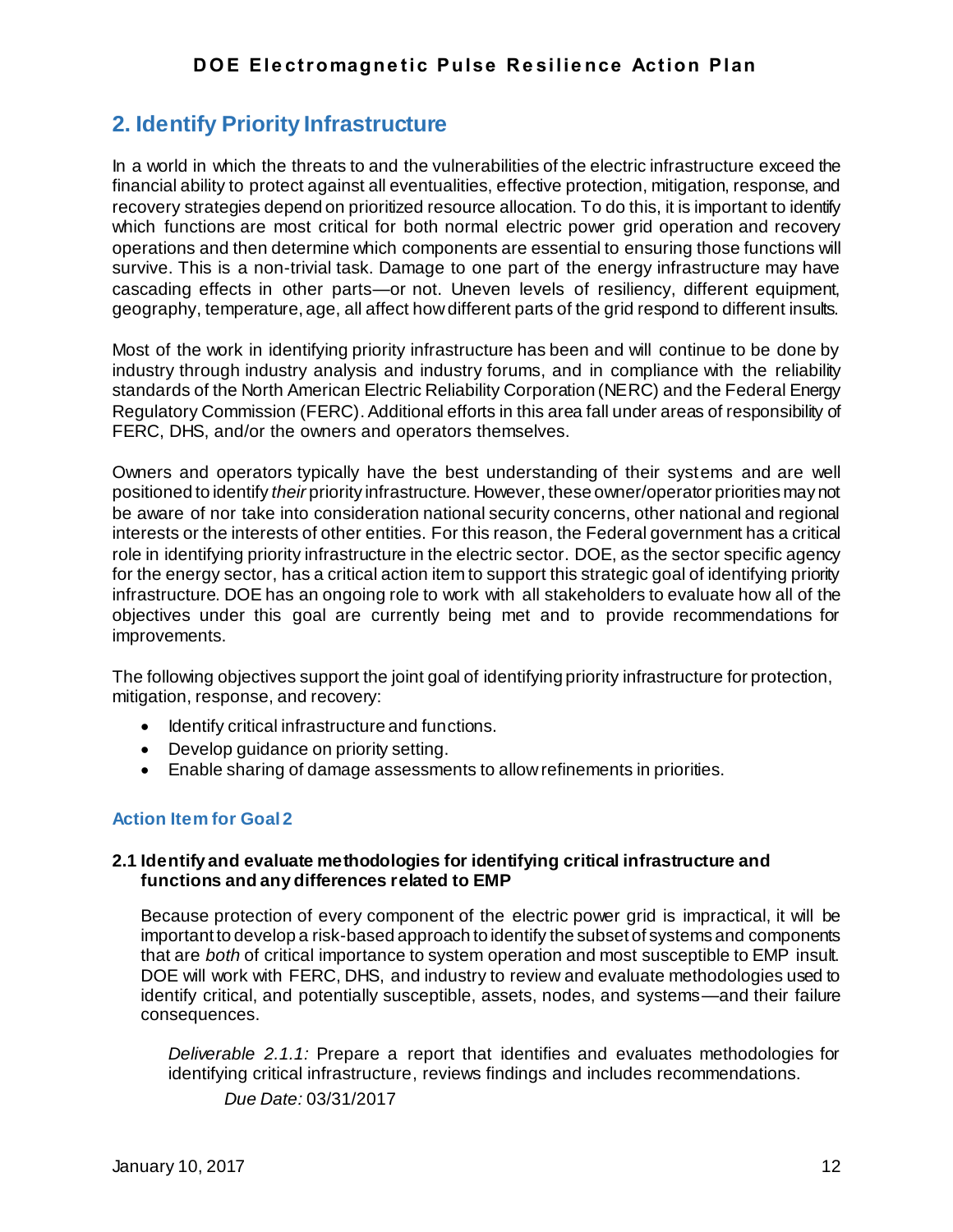*Deliverable 2.1.2:* Collaborate with FERC, DHS, and industry to improve methodologies as recommended in the report to reflect changing technologies and conditions. *Due Date:* 09/30/2020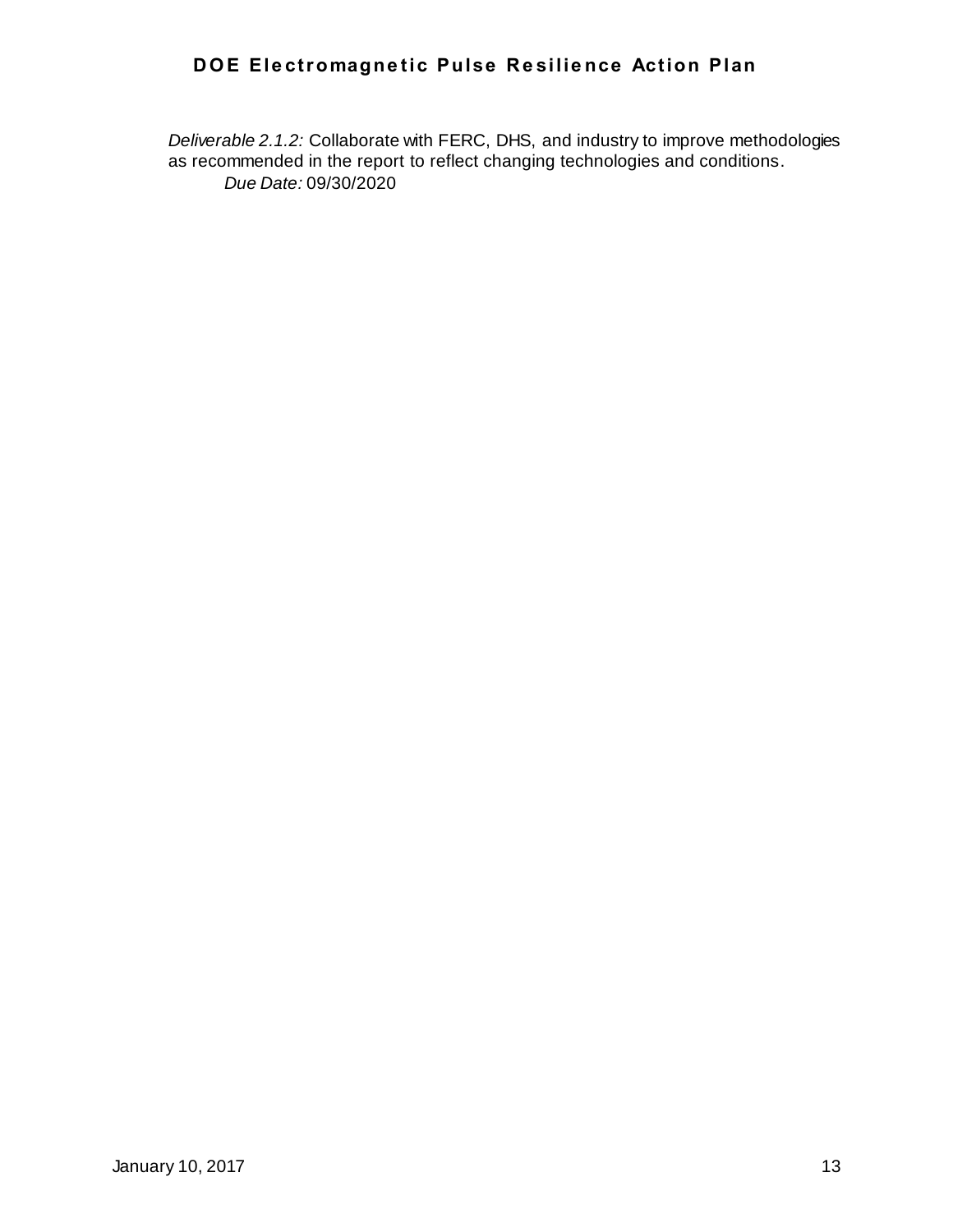# <span id="page-17-0"></span>**3. Test and Promote Mitigation and Protection Approaches**

In addition to understanding how EMP effects may propagate through an electric grid, it is important to understand how individual mitigation strategies and technologies can best contribute to resilience. Research must be conducted to decrease risks inherent in some mitigation and protection approaches. Scientifically validated data must be made available to owners and operators so limited resources can be efficiently applied to risk-based decisions to reduce the consequences of an EMP event through hardening and other methods, rather than focusing on the ability to respond and recover after an incident. Testing by DOE National Laboratories and others will be vital to providing the Nation with information on the effectiveness of different protection techniques.

The most detailed HEMP testing has been performed on military communication and weapon systems, not on high voltage systems essential to electricity generation, transmission, and distribution. Observed HEMP impacts from the high altitude atmospheric nuclear tests conducted by the United States in 1958 and 1962 include system effects observations with little or no available information on HEMP stress levels. Still, to best leverage limited resources, existing test data used in developing military standard EMP protection benchmarks, will be included as a baseline to identify gaps in testing and inform hardening principles and possible protection strategies.

The actions described in this section of the plan support the following objectives for improving EMP protection and mitigation laid out in the Joint Strategy:

- Understand how to best reduce vulnerabilities to EMP.
- Identify new approaches to protection and mitigation.
- Develop, maintain, and protect stockpiles of vulnerable components.
- Develop mitigation plans for operational actions when EMP warnings are available.

## <span id="page-17-1"></span>**Action Items for Goal 3**

## <span id="page-17-2"></span>**3.1 Establish a national capability to conduct EMP testing of grid components, systems, and protection technologies**

DOE, in consultation with public/private industry partners, will develop a national capability to test and measure impacts to electric power grid components and equipment to composite waveforms that include E1, E2, and E3, as established under Action Item 1.4. Systems must be tested in realistic configurations including various levels of load under energized conditions and mimic industry practices as much as practicable. Test objectives also include a database of measurement data for validating modeling and simulation tools in the future. The test results can validate (or lead to updating of) the report and data sheets created under Action Item 1.5.

*Deliverable 3.1.1:* Develop and validate EMP test requirements, including design and planning considerations.

*Due Date:* 09/30/2018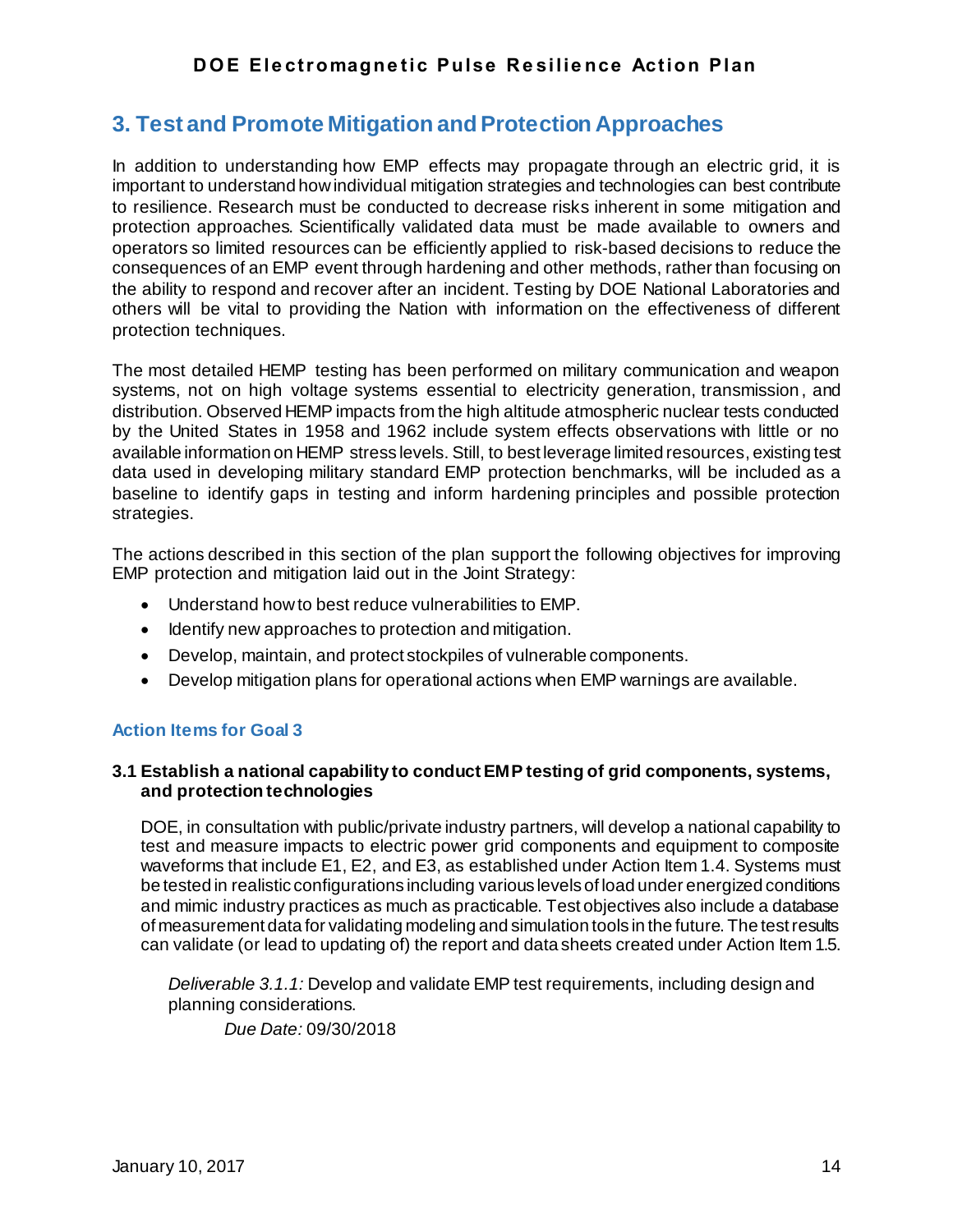*Deliverable 3.1.2:* Advance long-term capabilities for providing testing of individual electric components and the grid system as a whole in a realistic environment.

*Due Date:* 12/31/2018

*Deliverable 3.1.3:* Document test results of individual components and appropriately disseminate analysis describing vulnerabilities and impacts, which may include disruption thresholds and points at which components and equipment are damaged or destroyed.

*Due Date:* 06/30/2019

*Deliverable 3.1.4:* Document test results of the electric grid as a system and validate models for industry use.

*Due Date:* 06/30/2020

#### <span id="page-18-0"></span>**3.2 Understand the limits and benefits of islanding as an EMP protection strategy.**

DOE, in coordination with NERC and its technical committees and subcommittees and the DOE National Laboratories, will assess the risks and benefits of islanding portions of electric power grid as a strategy to prevent or mitigate the impacts of cascading outages. The benefits of grid islanding prior to a HEMP event are uncertain and require further research. Breaking the grid into pre-planned islands on warning has risks but could reduce HEMP cascading impacts and facilitate recovery operations. DOE will research and assess various control options (i.e., manual, automated, etc.) of islanding the grid and produce a report on effectiveness as a prevention and/or mitigation strategy.

*Deliverable 3.2.1:* Develop a study on the options available to island the grid and report on the effectiveness as a prevention and/or mitigation strategy including costs, benefits, and implementation feasibility of islanding in response to an EMP.

*Due Date:* 06/30/2019

## <span id="page-18-1"></span>**3.3 Validate mitigation and protection strategies**

Although protection engineering practices are well-known and demonstrated for communication and control equipment and facilities, the same is not true for high voltage substation and generation plant equipment. DOD's protection for communication and control systems may not be affordable for some electric power grid facilities and systems, so research on the availability and effectiveness of lower cost techniques and temporary mitigation measures is needed. DOE will work with NERC, FERC, DHS, DoD, and industry to identify and promote effective practices within the electric industry for EMP impact mitigation and protection of individual components, equipment, nodes (e.g., substations), and the system as a whole. The focus will be on the most critical and vulnerable components to EMP, including assets critical for a restart of an electric power grid—as determined from the results of Action Item 3.1.

*Deliverable 3.3.1:* Develop a report identifying and evaluating effective mitigation and protection measures for different components, equipment, and sub-systems.

*Due Date:* 12/31/2020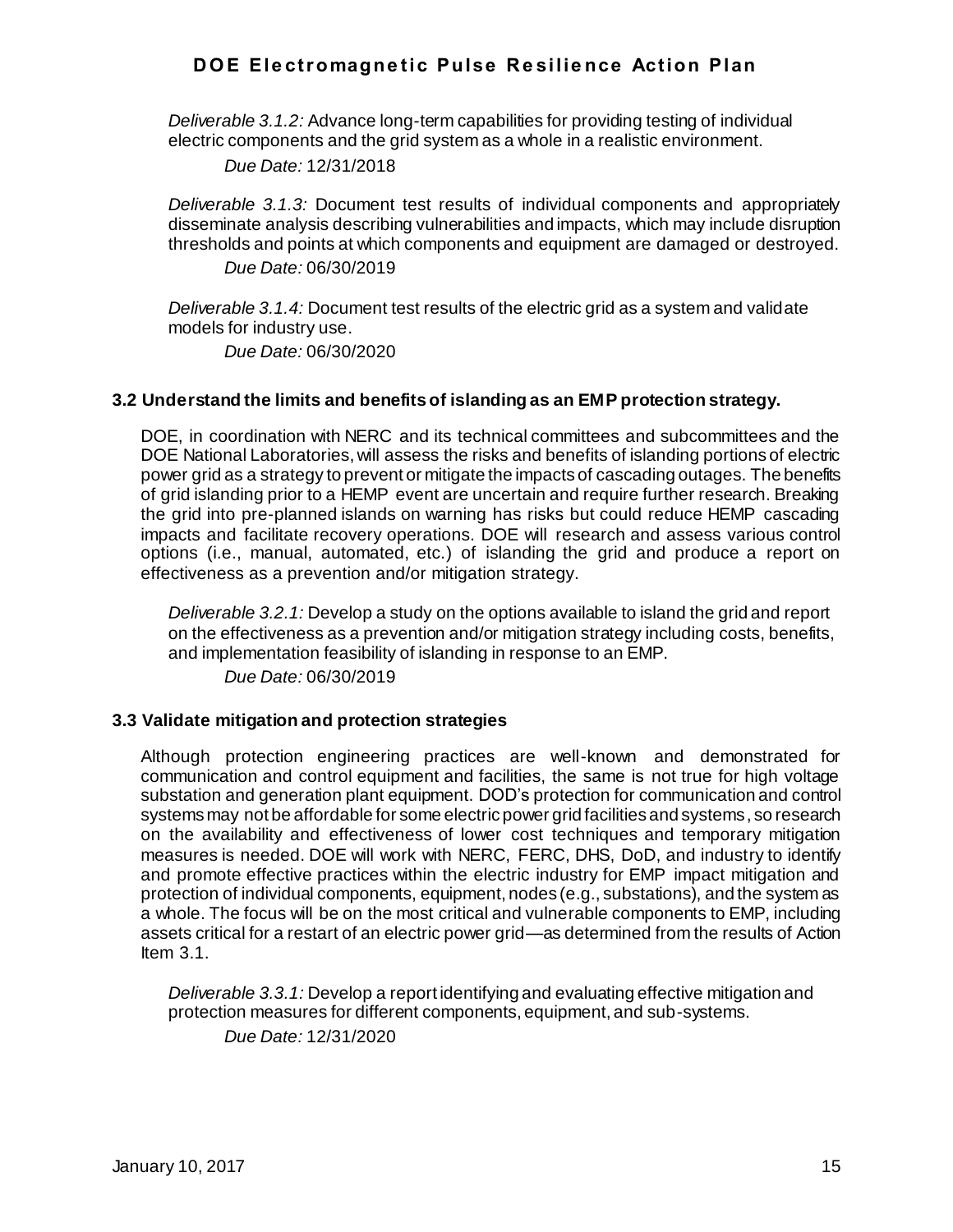## <span id="page-19-0"></span>**3.4 Analyze the need for a pilot program to harden substations to a range of EMP scenarios**

DOE will analyze the need for a pilot program to harden substations and generation stations to a range of EMP scenarios, and will evaluate the effectiveness of hardening measures. A pilot program will conduct tests on an energized test electric power grid, including high-speed compression networks, for various realistic EMP events. Tests will consider overlap with GMD to avoid duplication of effort by protecting against both threats/hazards when designing and deploying electric systems.

*Deliverable 3.4.1:* Develop a report and project timeline to assess the feasibility of running field tests of different hardening techniques for a set of EMP scenarios. *Due Date:* 09/30/2021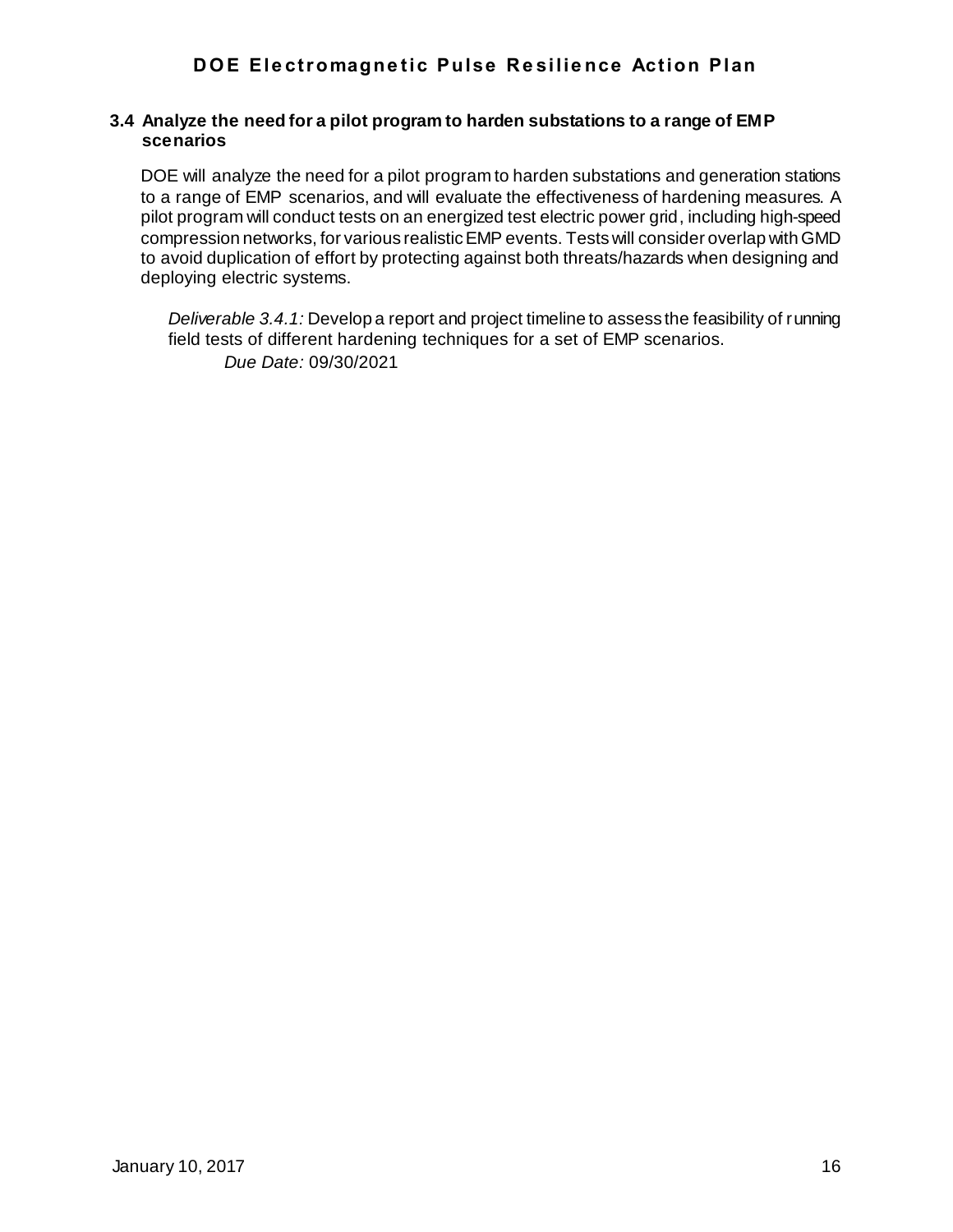# <span id="page-20-0"></span>**4. Enhance Response and Recovery Capabilities to an EMP Attack**

HEMP disruption and damage to the electric grid could be quite extensive, both in terms of area coverage and of duration. Except for certain critical military assets, existing lightning protection, and some pilot hardening against GMD threats, critical national infrastructure remains largely unprotected from EMP threats. As mentioned earlier, however, low altitude or surface bursts are anticipated to have EMP consequences limited to regional or localized impact—analogous to those of a significant storm. This said, the nature of the damage to the grid and supporting technology would be very different in the case of a HEMP: far more damage to electronics would be expected as opposed to gross physical damage (e.g., utility poles broken and power lines down) from an EMP than a storm. EMP damage is often not highly visible, putting a premium on electronic system failure diagnostics. Additionally, in the case of EMP and depending on the magnitude of the pulse, some important equipment that would be permanently destroyed by a storm would only be tripped off but not destroyed, thus easing recovery. Finally, EMPs would likely impact many of the consumer and commercial electronics powered by the grid, and these also would be affected simultaneously in an EMP event.

While many of the activities that can be pursued to improve response capabilities are the same regardless of cause—developing good state and regional plans, conducting and participating in emergency response exercises—a few aspects are different, as noted above. Devising plans to respond and recover the electric grid is best conducted by the owners and operators of the infrastructure; however the government can assist by providing information and focusing discussion on those consequences that differentiate the EMP threat. The actions identified in this plan focus on those efforts that will be pursued specifically in light of EMP effects.

The following objectives support the joint goal of enhancing response and recovery capabilities:

- Provide guidance for the development, exercise, evaluation, and improvement of both response and recovery plans.
- Develop a capability to quickly assess damage from an EMP attack.
- Provide notification of an EMP attack.
- Ensure the survivability of interoperable communications systems during and after an EMP.
- Set realistic power-restoration priorities and expectations.

## <span id="page-20-1"></span>**Action Items for Goal 4**

## <span id="page-20-2"></span>**4.1 Familiarize the community to the unique challenges of recovering from EMP-induced damage**

DOE will develop materials identifying unique challenges of recovering from EMP that can be used in training modules and/or in preparing EMP exercises. Exercises are extremely important to the HEMP planning process to enable utilities, public officials, first responders, and threat experts to cross-couple and parallel-process the activities essential for pre-event preparation and post-event recovery. Exercises are also an important part of the education process since many utilities public officials and first responders are unaware of HEMP threats and consequences. DOE will lead or support cross-sector EMP exercises with DHS, NERC, FERC, DOD, the Federal Emergency Management Agency (FEMA), State officials, and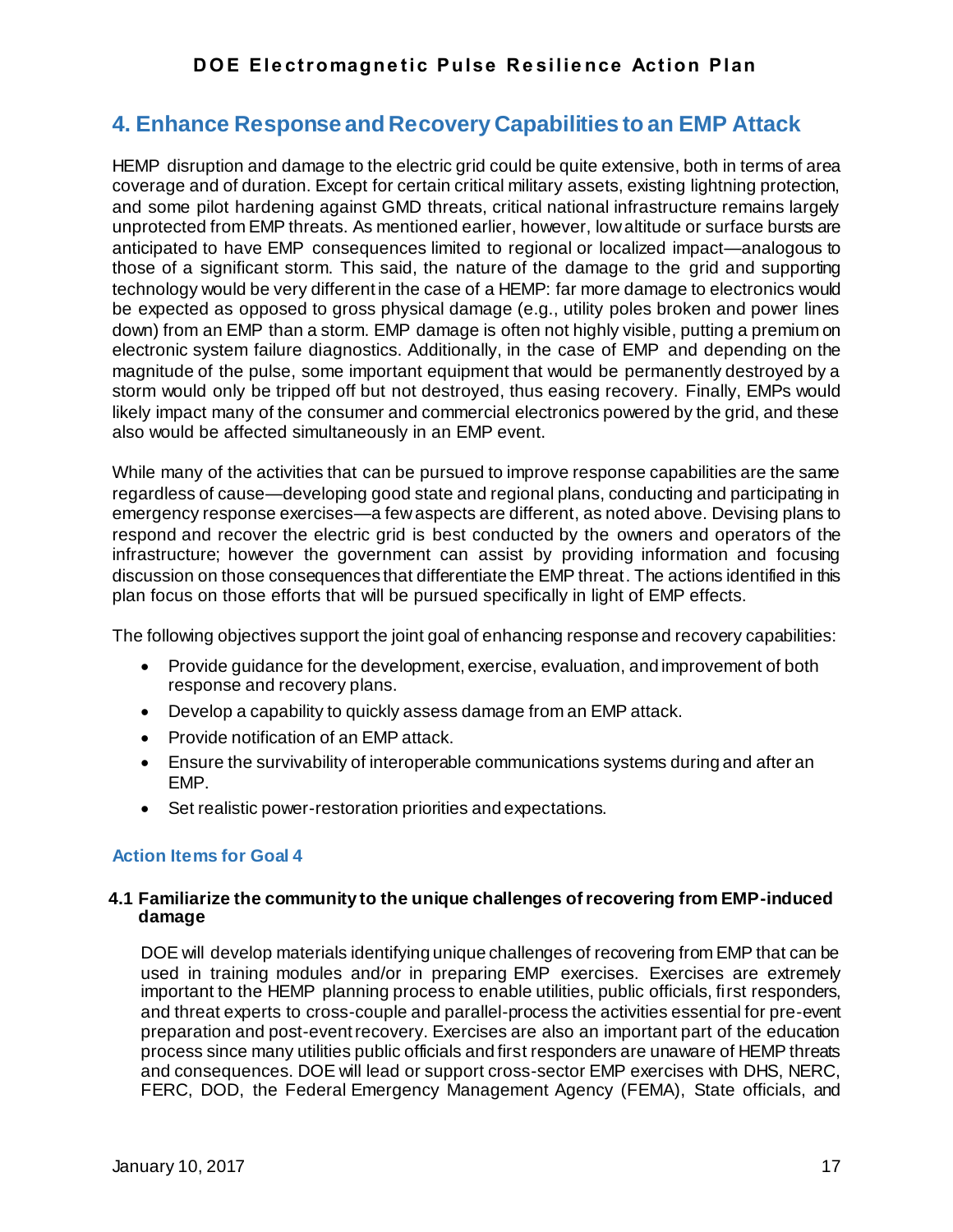industry to provide understanding of how EMP damage differs from more traditional damage to the grid, and clarify the roles each plays during and after an EMP event. The existence and adequacy of Continuity of Operations Plans (COOP) should be evaluated.

*Deliverable 4.1.1:* Develop an EMP training and exercise module to identify unique recovery challenges after an EMP based on hypothetical waveform information developed as a result of Goal 1 for use in national exercise scenarios.

*Due Date:* 12/31/2019

*Deliverable 4.1.2:* Adapt one or more DOE-hosted exercises to involve an EMP scenario. *Due Date:* 06/30/2020

## <span id="page-21-0"></span>**4.2 Explore the possibility of providing industry with warning and alert data regarding potential and actual EMP attacks on the United States**

Warning of impending EMP attack would offer utilities time to take operational actions that could significantly reduce harmful impacts to their systems. Although HEMP warning times will be minutes at best, there are field-expedient actions (e.g., equipment power cutoff and line re-routes and disconnects) that can help mitigate HEMP effects and expedite recovery. Post-attack awareness would also be of enormous value to utilities as they initiate recovery from EMP-induced power outages. DOE will meet with officials at U.S. Northern Command (USNORTHCOM) to explore a possible approach related to pre- and post-attack warning.

*Deliverable 4.2.1:* Meet with appropriate government departments and agencies (such as USNORTHCOM) to explore the possibility of timely notification(s) of impending EMP events to the emergency operations centers of electric power grid owners/operators and DOE.

*Due Date:* 06/30/2018

## <span id="page-21-1"></span>**4.3 Understand the unique profile of EMP-induced damage**

EMPs will have a very different damage footprint than more typical natural disasters or cyber events or physical attacks. The expectation would be for more compromise of electronics (from the E1 portion of the waveform), of remote communication and control systems, and to computer systems (from the E1 portion of the waveform). The expectation would be for less gross physical damage, and in some cases, systems that shut down (trip off-line) but experience no permanent damage. Because EMP damage is often not externally visible, electronic system failure diagnostics capabilities will be important. Understanding, at a detailed level, the unique footprint of E1/E2/E3 damage will be critical to the development of good protection and mitigation strategies and will illuminate the potential need stockpiling additional components.

*Deliverable 4.3.1:* Conduct *a*n analysis of the unique footprint of E1/E2/E3 damage at a level of detail that informs protection and mitigation strategies and the need to stockpile additional components to facilitate recovery.

*Due Date:* 12/31/2020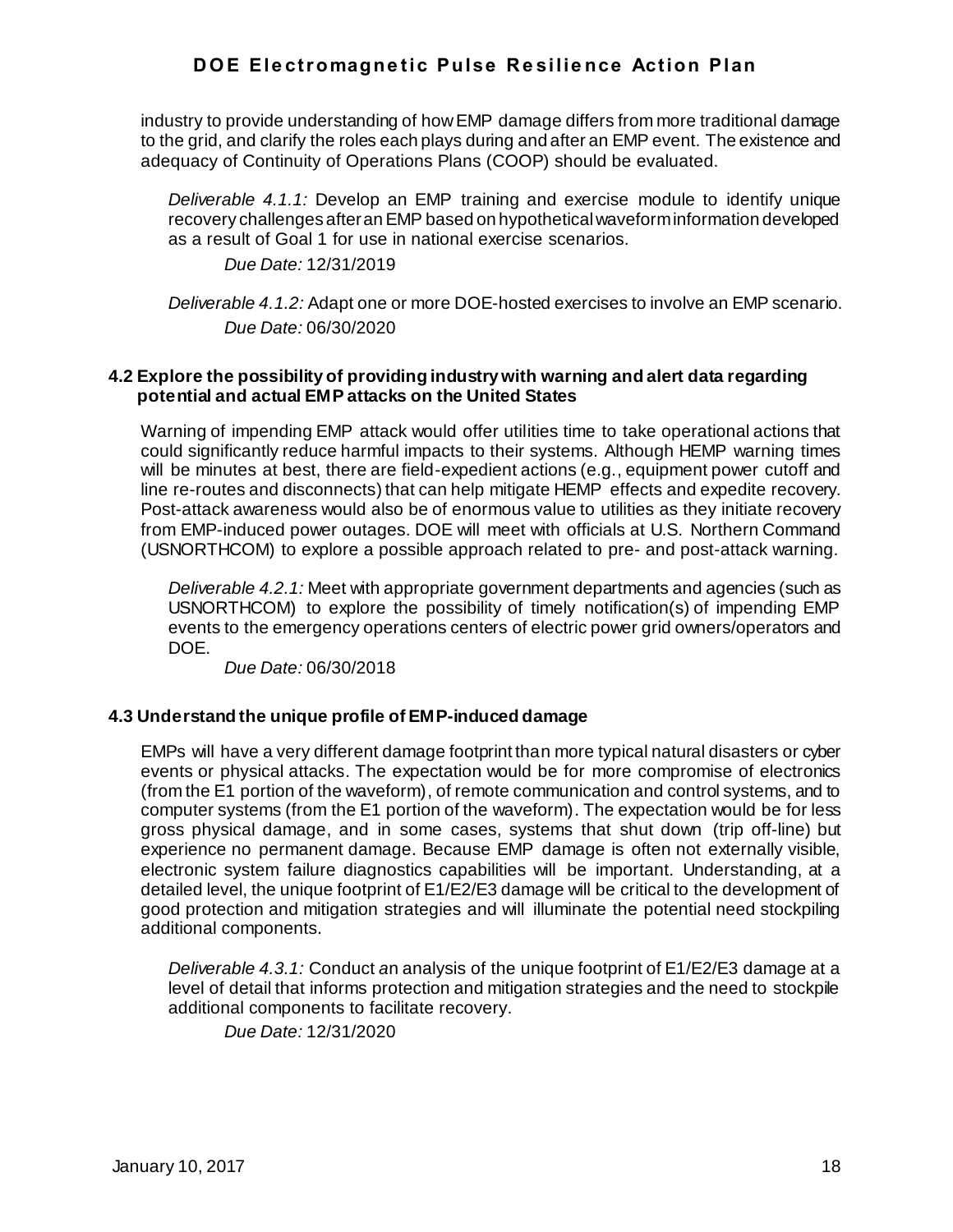## <span id="page-22-0"></span>**4.4 Understand the unique challenges of black starts after EMP-induced damage**

While many large utilities have black-start plans and capabilities based on more typical triggering events, the black start capabilities are usually not themselves protected from EMPs. It is also the case that in the event of a grid failure collapse due to EMP, it is likely that the telecommunications needed to restore the grid may also be inoperable. Finally, much of the electrical equipment powered by the affected portion of the grid may similarly be damaged and will affect the availability of the load necessary to balance the system when restarting generation stations. The interaction of these circumstances will create a unique set of challenges that are now only poorly understood.

*Deliverable 4.4.1:* Analyze the unique challenges facing utilities attempting a black start following an EMP-induced damage.

*Due Date:* 06/30/2020

*Deliverable 4.4.2:* Work with industry and related organizations to encourage owners and operators to develop EMP annexes to their response and recovery plans that incorporate effective practices to mitigate damage and expedite restoration and recovery from an EMP event.

*Due Date:* 06/30/2021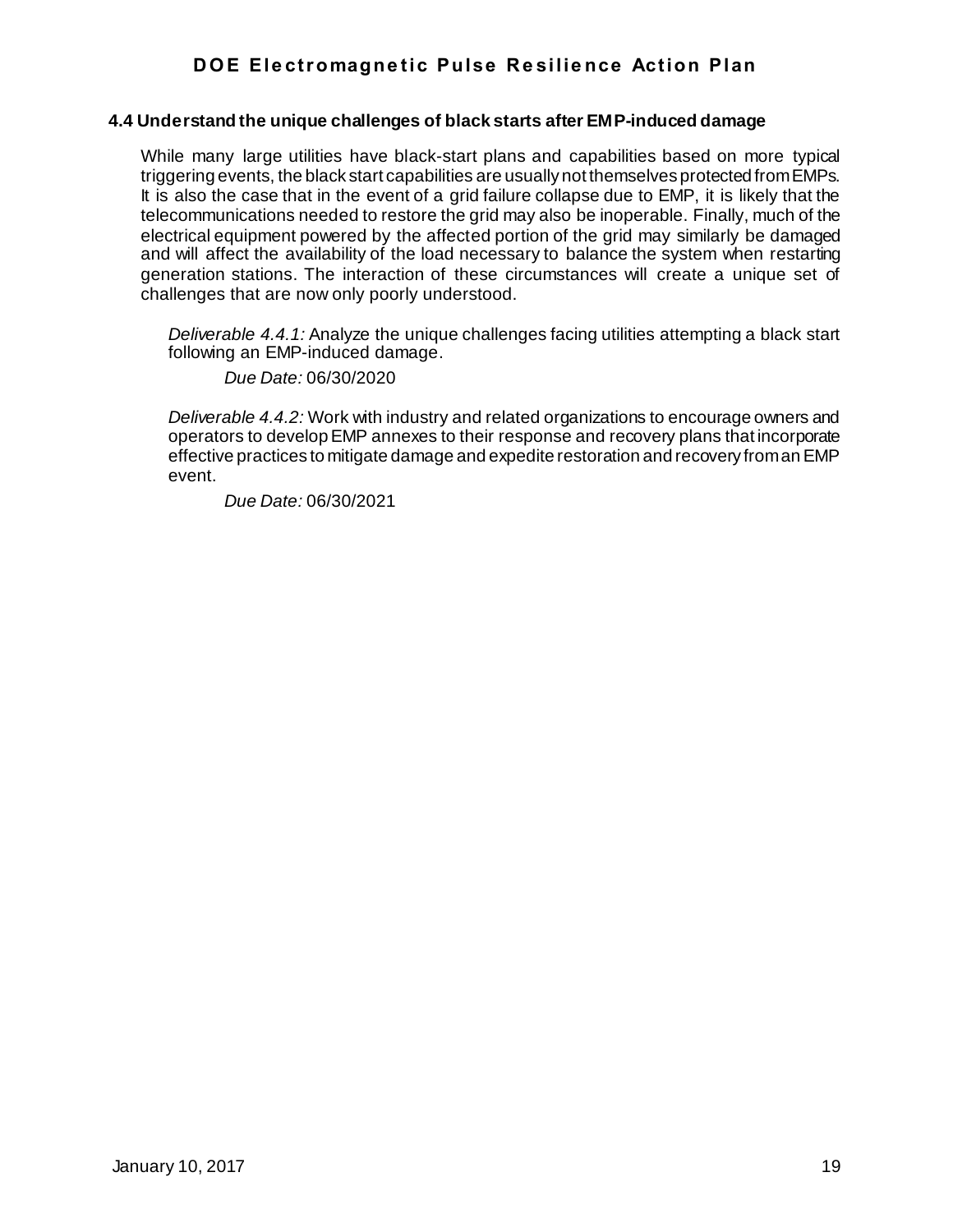# <span id="page-23-0"></span>**5. Share Best Practices Across Government and Industry, Nationally and Internationally**

Threats posed by EMP are not limited to the electricity subsector, nor to the United States. Several nations have also been researching HEMP and GMD effects, notably the United Kingdom, Switzerland, Sweden, and Israel. The United States can benefit from their experience. International sharing of protection methods and lessons learned will help ensure that effective, demonstrated HEMP protection practices are implemented. International cooperation is especially important to ensure coordinated protection of the North American electric grid which spans Canada, the United States, and parts of Mexico.

Similarly, there is benefit from the broad sharing of a common, vetted technical understanding of the E1/E2/E3 waveforms created by the most likely threats and their potential impact on electronics. This information will not only benefit the electricity subsector, but will also be relevant to all sectors that are dependent on electronics susceptible to EMP damage. This includes, but is not limited to the financial, telecommunications, and transportation sectors.

The following objectives from the Joint Strategy support the goal of increasing broad-based information sharing:

- Build international support and policies for information sharing.
- Share the results of analyses and testing.
- Investigate and share the findings of any EMP incidents.
- Promote a collaborative international approach to preparedness for EMP events.

## <span id="page-23-1"></span>**Action Items for Goal 5**

## <span id="page-23-2"></span>**5.1 Share EMP information and best practices with other sectors**

DOE will work closely through the Energy Government Coordinating Council (EGCC) to identify other interagency partners to share the best practices of the efforts described earlier in this Action Plan.

*Deliverable 5.1.1:* Share information with the EGCC and other sectors at EGCC meetings and other fora.

*Due Date:* 09/30/2018

## <span id="page-23-3"></span>**5.2 Share EMP information and best practices with other nations**

DOE will work closely with international partners (government and utility officials) to share effective practices on EMP electric power grid resilience and coordinate on the large range of EMP issues.

*Deliverable 5.2.1:* Meet with foreign government officials and other organizations to share information on EMP resilience practices in unclassified and classified environments and to bring information back to other U.S. partners.

*Due Date:* 09/30/2018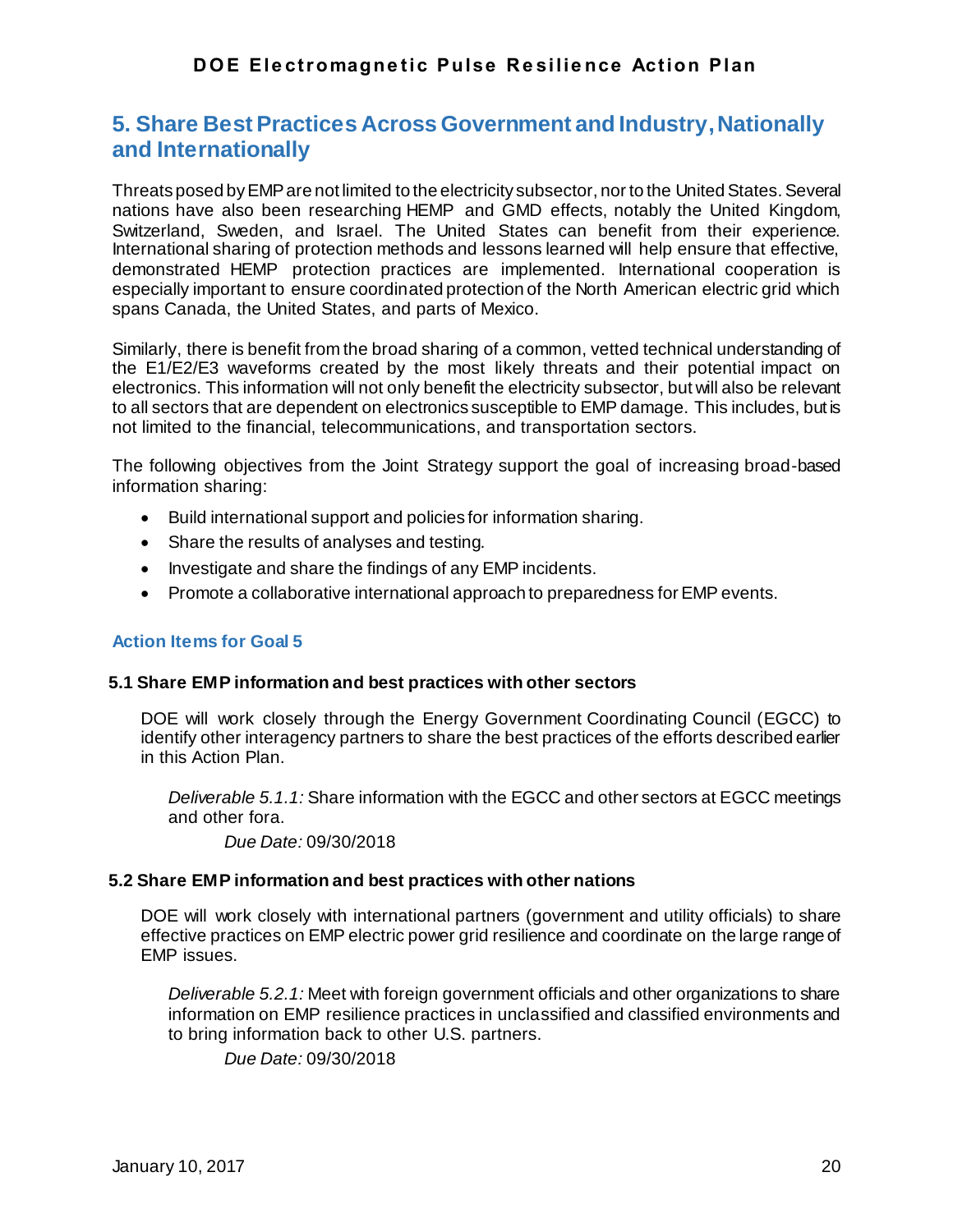# <span id="page-24-0"></span>**Appendix A: Chronological List of Deliverables**

| <b>Deliverable</b>                                                                                                                                                                                                                                                                                | <b>Due Date</b> |
|---------------------------------------------------------------------------------------------------------------------------------------------------------------------------------------------------------------------------------------------------------------------------------------------------|-----------------|
| 1.2.1: Establish a working group of the Mission Execution Council to identify current<br>gaps in EMP knowledge among the National Laboratories and other Federal agencies.                                                                                                                        | 10/31/2016      |
| 1.1.1: Maintain classified and unclassified briefing materials that address the current<br>understanding of the potential impacts of high and low impact EMPs on the electric<br>grid.                                                                                                            | 12/31/2016      |
| 1.2.2: Produce a report documenting MEC findings.                                                                                                                                                                                                                                                 | 12/31/2016      |
| 1.3.1: Establish an EMP information working group in coordination with EPRI, the<br>ESCC, and appropriate stakeholders.                                                                                                                                                                           | 12/31/2016      |
| 1.1.2: Create a schedule of industry, interagency, and cross-sector briefings using<br>these materials.                                                                                                                                                                                           | 03/31/2017      |
| 2.1.1: Prepare a report that identifies and evaluates methodologies for identifying<br>critical infrastructure, reviews findings and includes recommendations.                                                                                                                                    | 03/31/2017      |
| 1.7.1: In coordination with DHS, develop a set of EMP planning scenarios that can<br>serve as the basis for threat waveform specifications and assessments of EMP<br>impacts and protection requirements for the grid as well as supporting infrastructures.                                      | 10/31/2017      |
| 1.4.1: Develop and disseminate unclassified E1 waveforms.                                                                                                                                                                                                                                         | 12/31/2017      |
| 1.6.1: Develop a report on the evaluation and comparison of existing EMP models of<br>EMP effects, coupling, and impacts, including recommended areas where new models<br>or validation are needed, or where existing models should be refined.                                                   | 03/31/2018      |
| 4.2.1: Meet with appropriate government departments and agencies (such as<br>USNORTHCOM) to explore the possibility of timely notification(s) of impending EMP<br>events to the emergency operations centers of electric power grid owners/operators<br>and DOE.                                  | 06/30/2018      |
| 3.1.1: Develop and validate EMP test requirements, including design and planning<br>considerations.                                                                                                                                                                                               | 09/30/2018      |
| 5.1.1: Share information with the EGCC and other sectors at EGCC meetings and<br>other fora.                                                                                                                                                                                                      | 09/30/2018      |
| 5.2.1: Meet with foreign government officials and other organizations to share<br>information on EMP resilience practices in unclassified and classified environments<br>and to bring information back to other U.S. partners.                                                                    | 09/30/2018      |
| 1.8.1: Assess the impacts of EMP on generators commonly used for backup power<br>generation and prepare a report on issues, concerns, and potential mitigation and<br>protection options to ensure critical assets can continue to safely function during a<br>long term power outage due to EMP. | 12/31/2018      |
| 3.1.2: Advance long-term capabilities for providing testing of individual electric<br>components and the grid system as a whole in a realistic environment.                                                                                                                                       | 12/31/2018      |
| 1.5.1: Develop a report that highlights past test results, including data sheets showing<br>the estimated levels of EMP that various equipment and sub-systems can withstand,<br>as necessary to supplement current data available from equipment suppliers.                                      | 05/31/2019      |
| 3.1.3: Document test results of individual components and appropriately disseminate<br>analysis describing vulnerabilities and impacts, which may include disruption<br>thresholds and points at which components and equipment are damaged or destroyed.                                         | 06/30/2019      |
| 3.2.1: Develop a study on the options available to island the grid and report on the<br>effectiveness as a prevention and/or mitigation strategy including costs, benefits, and<br>implementation feasibility of islanding in response to an EMP.                                                 | 06/30/2019      |